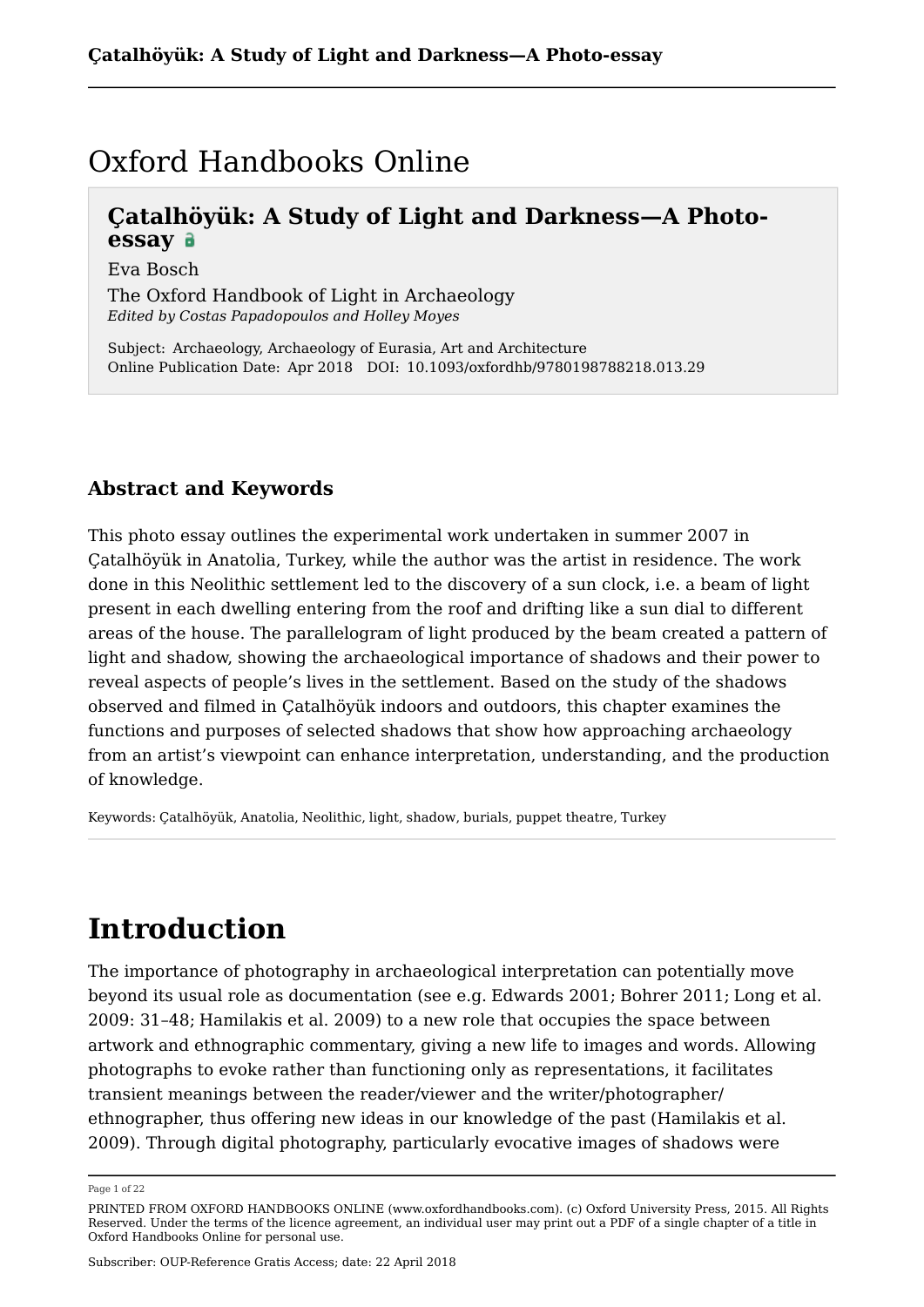recorded in Çatalhöyük, a selection of which is shown here, illustrating their possible meanings and purposes. This paper proposes a reading of how shadows and light were perceived at the site, how shadows may have been manipulated in a sort of 'puppet theatre' and the relationship of shadow casting to marking time burial and other relationship with the dead.

Very few settlements present such complete Neolithic architecture as Çatalhöyük in Turkey (Hodder 2006). The site was first discovered in the late 1950s and excavated by James Mellaart between 1961 and 1965 (see also Leibhammer this volume). It was occupied for about 1,700 years, between 9,400–7,700 BCE and is very important because of its large size and dense occupation as well as the spectacular wall paintings and other art uncovered inside of houses. Since 1993, an international team of archaeologists led by Ian Hodder has carried out new excavations and research in order to shed more light on how to understand the functionality of the architecture and the life of the people that inhabited the site.

In September 1997, archaeologist Mirjana Stevanović built a replica of a Neolithic house at Çatalhöyük. The size of the house and its interior division were based on several excavated Neolithic dwellings and the schematic plan included elements selected from multiple houses. The raw materials used for the manufacture of mud bricks were gathered from the settlement or were available locally since they are regularly used in construction today. The result was the Experimental House, which is used as a display for visitors and for experimentation done either by the team or by other invited professionals from different fields. One of the major differences between the original Neolithic houses of Çatalhöyük and the Experimental House is that the former had entrances that were placed on the south-eastern corner of the roof, whereas the Experimental House has a regular door to facilitate visitors. However, the original roof entrance was still carefully replicated (Stevanović 1999, 1), so one could observe light travelling over the floor, producing shadows thereby creating a sun clock (Figure 1).



Page 2 of 22

PRINTED FROM OXFORD HANDBOOKS ONLINE (www.oxfordhandbooks.com). (c) Oxford University Press, 2015. All Rights Reserved. Under the terms of the licence agreement, an individual user may print out a PDF of a single chapter of a title in Oxford Handbooks Online for personal use.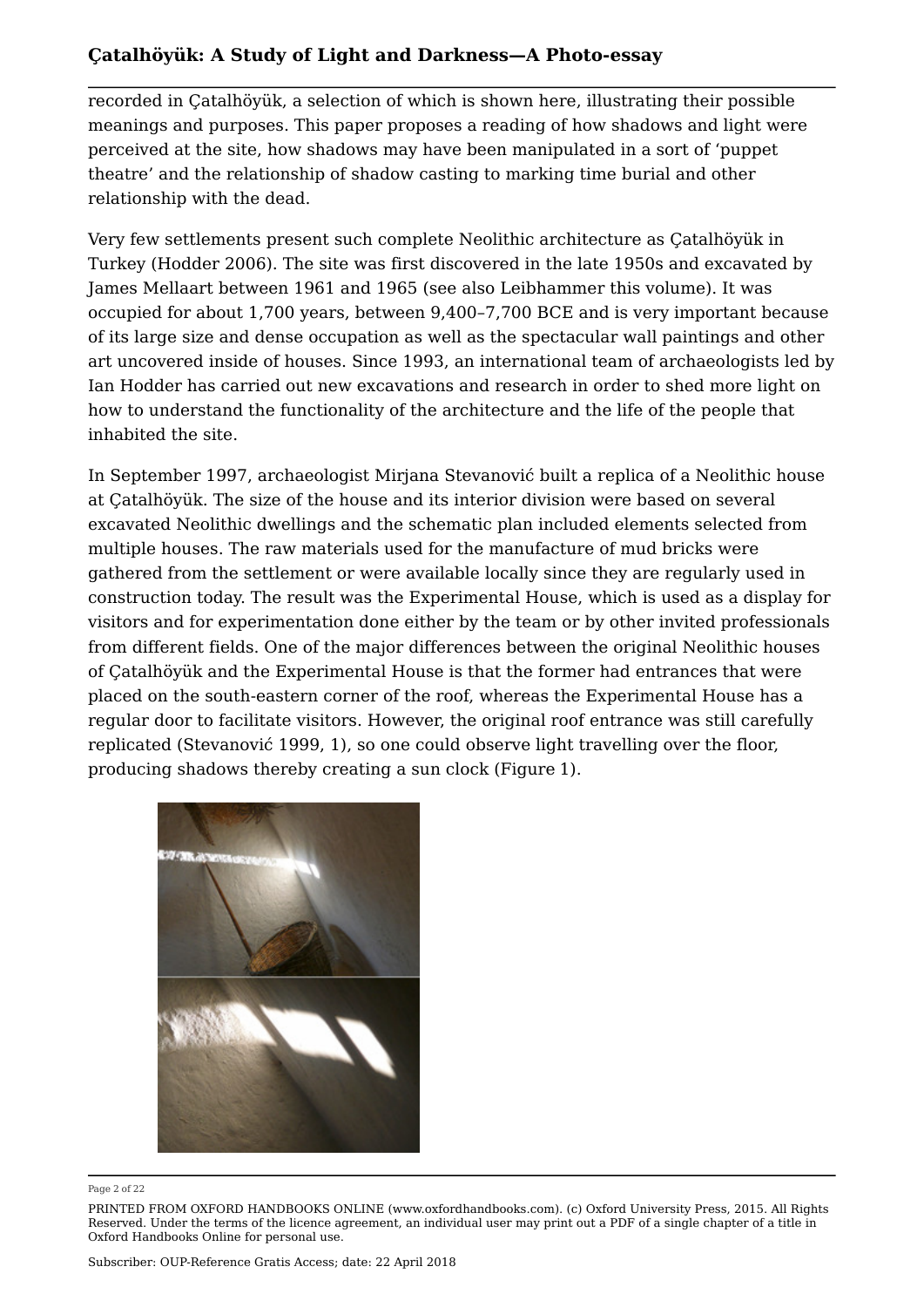#### *Click to view larger*

*Figure 1* 27 July 2007, 08.31 hours. Light against the west wall of the Experimental House. The wind is blowing and hundreds of small birds are singing.



*Click to view larger*

*Figure 2* (a) 7 August 2007, 10.32 hours. Above a trench that was dug for the construction of the north shelter. A figure seems to be standing looking out at the distance as if guarding the grave, while a tape measure is pointing to the back to its head. (b) 27 July 2007, 07.50 hours. North area. The patches of light flanking the remains of the dwelling could be interpreted as two spirits guarding the area.

Owing to the large open space and the presence of awnings, shadows appeared in the settlement illustrating possibly figurative images (Figure 2). I suggest that such shadows inspired cut-outs and figurines that were made with materials such as clay. Cut-outs may have been used to perform what we might think of as a type of puppet shadow theatre, using the 'light screen' in the east wall of the house. Sun permitting, there was a clear screen reflected on the east wall of every house in the town from about 15:30 to 16:00. The images projected during the experiments using cut outs and mud figurines were an attempt to emulate what could have been produced in

### prehistoric times.

Shadows might have marked burial sites, times for burial, or purification after the buildings were burned. Furthermore, shadows produced by the human body whether walking under the sun or in the moonlight, standing by a powerful fire at night, or created by the gentle light of a lamp have always existed. Shadows have not changed. What has changed is our reading of them Given the visual impact that shadows had on the fields of the settlement, and the possible interpretations that the powerful images present, I suggest that they may have played a role in rituals representing symbols of good and evil. They may also have functioned as indicators for funerary rites such as the timing of when a body was to be buried or unburied, and could have indicated where burials took place.

Here we have to consider the variability of the movement of the beam of light over the course of the year. My observations lasted for 30 days, and there is no record of how the patterns varied and travelled across the floors and walls of the unit during the rest of the year. Past and ongoing research indicates that light inside the Experimental House would be travelling over the graves of the buried. Recently, Grant Cox, a 3D Artist/

Page 3 of 22

PRINTED FROM OXFORD HANDBOOKS ONLINE (www.oxfordhandbooks.com). (c) Oxford University Press, 2015. All Rights Reserved. Under the terms of the licence agreement, an individual user may print out a PDF of a single chapter of a title in Oxford Handbooks Online for personal use.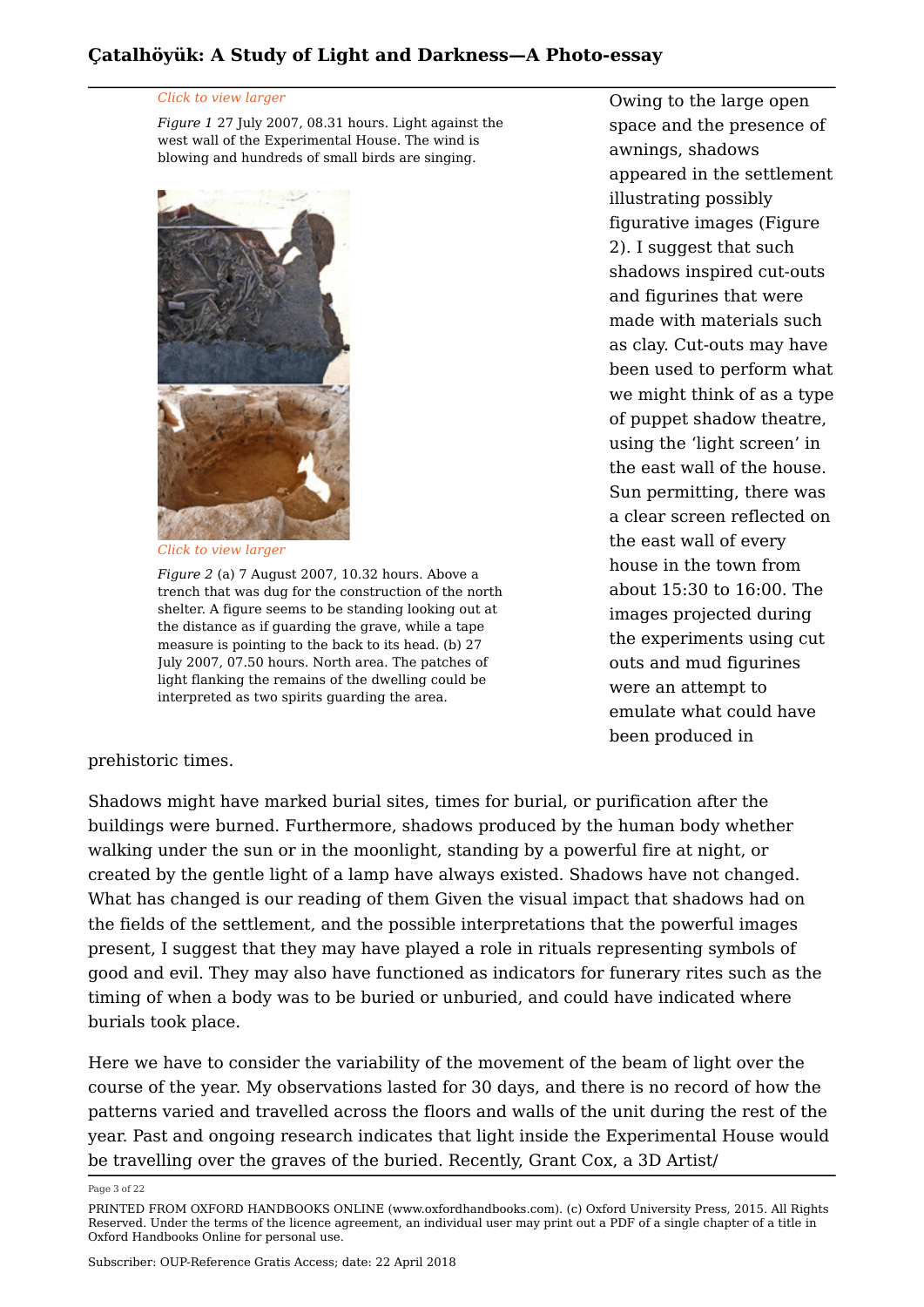Archaeologist, modelled a digital reproduction (Figure 3) of the Experimental House and simulated the journey of the sun from 15.1.2015 (8am) to 15.1.2015 (4pm) every month of the year. Further studies were carried out by Marta Perlinska and Antoni Nowak who created a 3D photogrammetric model of the experimental house. Based on that, Saba Yazdjerdi produced twelve digital images portraying the journey of the beam of light coming through the roof's aperture and travelling through the interior of the unit. Figure 4 shows the overlay of a sun beam in the interior of the house in each hour of the 21st day of each month. The beam of light gets cut out from November 15th and reappears on January 26th. The cut out happens right on the separation wall of the two rooms, indicating that the architecture of the house took into account how the light enters the place. Bearing this in mind it is possible to consider that the shadows on the floor could easily indicate a relationship between dates or burial and the position of the dead. Bodies were buried in different places and mainly in a foetal position, and shadows would move across the floor at particular times perhaps signalling particular spots under which people were buried. This process would allow the family of the deceased to engage in prayers or remembrance in a very evocative way, especially with the buried children, who were always placed near the oven (Hodder, pers. comm.).



*Click to view larger*

*Figure 3* Digital reproduction of the Experimental House calculating the measurements from a photograph. A digital record of the journey of the sun was made during 2015 for 08.00, 12.00, and 16.00 hours in every month of the year.

© Grant Cox, Artas Media.

Page 4 of 22

PRINTED FROM OXFORD HANDBOOKS ONLINE (www.oxfordhandbooks.com). (c) Oxford University Press, 2015. All Rights Reserved. Under the terms of the licence agreement, an individual user may print out a PDF of a single chapter of a title in Oxford Handbooks Online for personal use.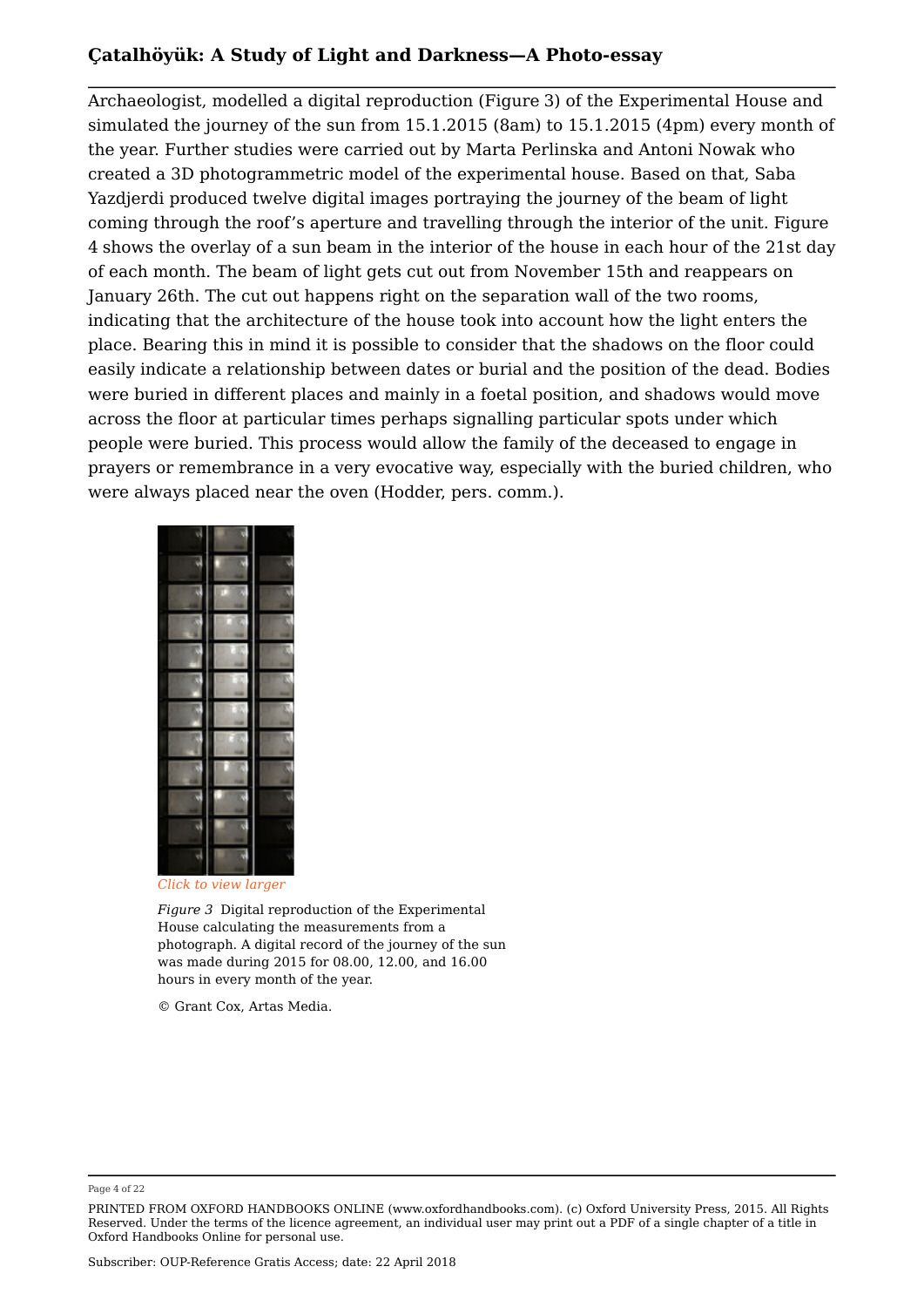

*Click to view larger*

*Figure 4* Experimental House in Çatalhöyük Turkey. Journey of the light coming through the roof's aperture and travelling through the interior in each hour of the 21st day of each month. The beam of light doesn't enter the back room, indicating that the house was designed also on the basis of light interaction with space and the activities taking place in the interior.

© Saba Yazdjerdi

## **The Sun Clock**

In order to facilitate the reading of the beam of light entering the Experimental House, the tourists' entrance was blocked with an old mattress to stop any light from entering. This way the beam reflected on the western wall was clearly defined as it was forming from the early morning hours until dusk (Figure 5). The people of Çatalhöyük would have seen it daily and privately inside of their homes. The beam of light crossing diagonally through the steps of the ladder drew clear shapes on the surfaces of the walls and floor, indicating that time could be quantified by the position of the light shapes moving from west to east (see Papadopoulos et al. 2015 for a similar phenomenon in a Greek Neolithic house). The shapes on the wall provided not only an efficient sun clock and light for the interior, but also a constant array of moving shadow images.

Page 5 of 22

PRINTED FROM OXFORD HANDBOOKS ONLINE (www.oxfordhandbooks.com). (c) Oxford University Press, 2015. All Rights Reserved. Under the terms of the licence agreement, an individual user may print out a PDF of a single chapter of a title in Oxford Handbooks Online for personal use.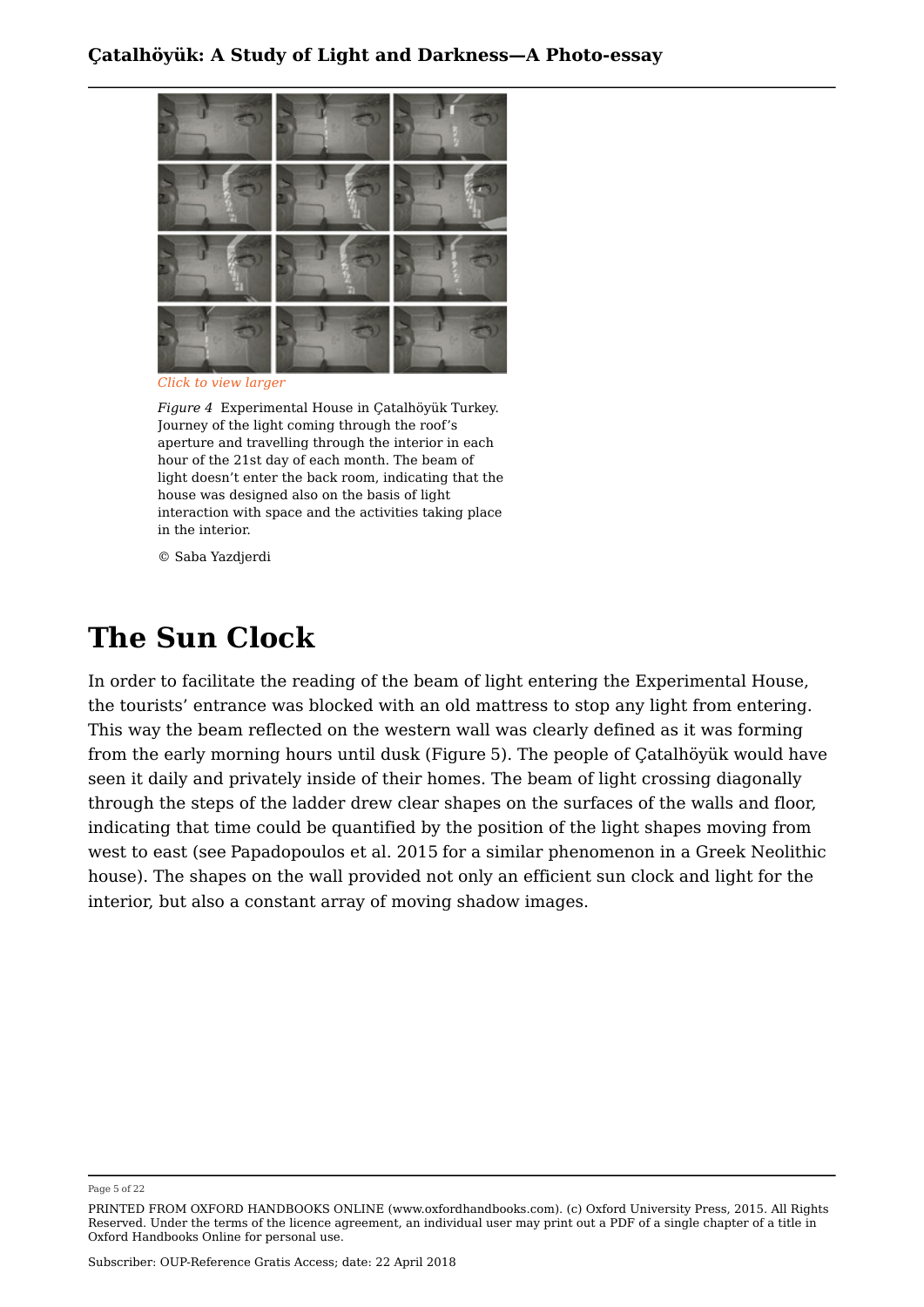

*Figure 5* 18 July 2007, from 08.19 until 15.58 hours. The journey of the beam of light inside the Experimental House.

When dusk came, the beam of light disappeared. The light shapes were first cast on the west wall, travelled across the floor, climbed up the eastern wall, and eventually disappeared. This journey started at about 8:00 and finished at roughly 18:00. This phenomenon might explain the need to have the egress to the houses on the south-eastern

corner of the roof (Hodder, pers. comm.). It is possible, though, that the position of the opening was the optimum position to let as much light as possible into the room, also avoiding the heat in summer and cold in winter. Furthermore, De Smedt and De Cruz (2011, 1) argue that as far back as the Upper Palaeolithic, calendars improved internal memory because they enabled humans to more accurately project past events into the future and therefore improve foraging success. The time of day can be easily identified by the interplay of light and shadow in nature. However, having a beam of light that could quantify time inside each house would facilitate the ordering of activities, and its study can perhaps help us to understand the causes and shifts of human behaviour.

The sun clock fulfilled a purpose and I propose that the shadows produced were not ignored; on the contrary, they were put to good use. For 30 minutes every day, sun permitting, shadow-made images would appear inside each dwelling, projected by a person simply crossing the beam of light or going up and down the ladder when coming in or out of the room (Figure 6). The possibility of a proto-theatrical performance with humans, animals, and puppets is also plausible.

Page 6 of 22

PRINTED FROM OXFORD HANDBOOKS ONLINE (www.oxfordhandbooks.com). (c) Oxford University Press, 2015. All Rights Reserved. Under the terms of the licence agreement, an individual user may print out a PDF of a single chapter of a title in Oxford Handbooks Online for personal use.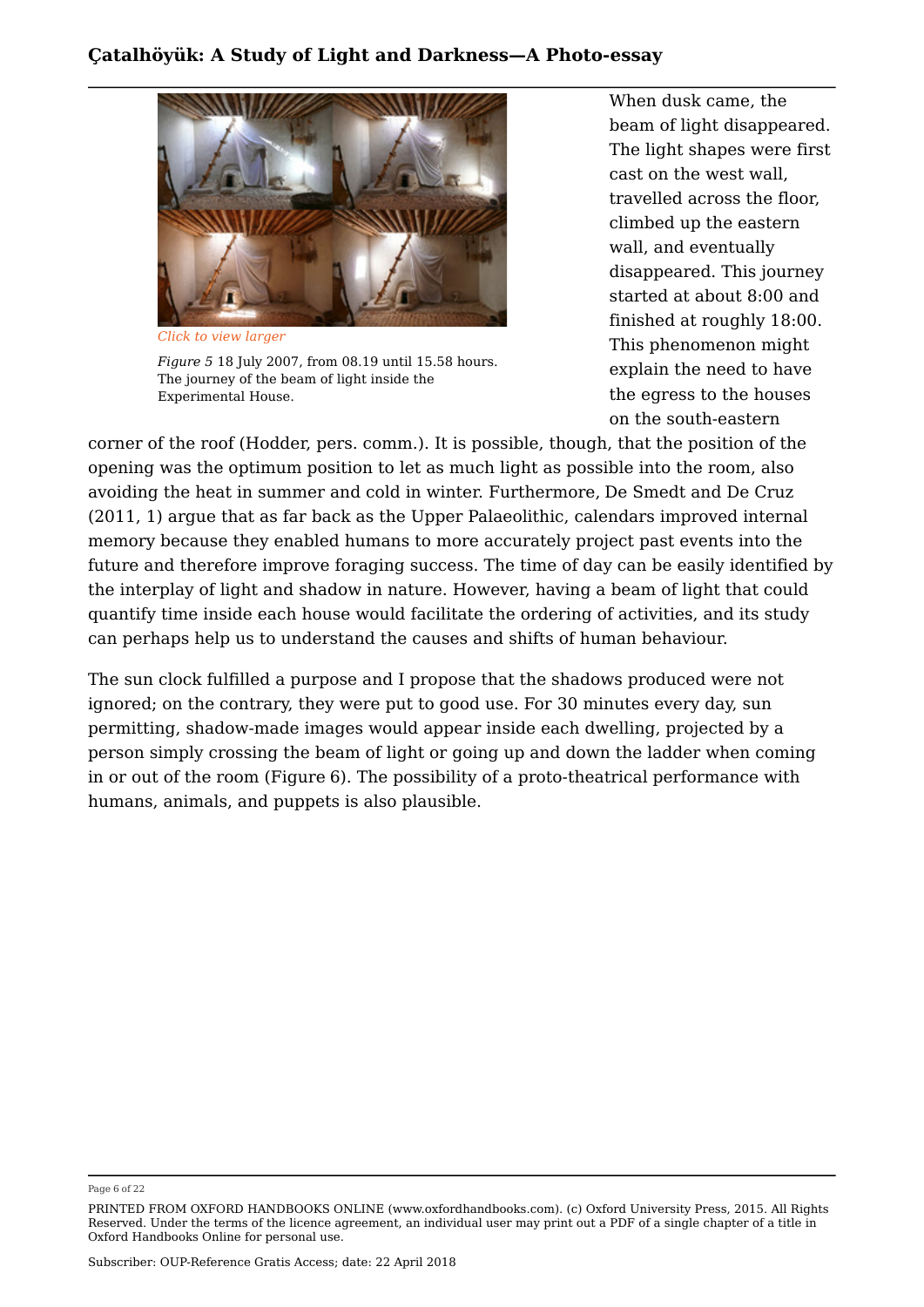

[This video cannot be viewed in PDF format. To view it, please go to the original web version of this chapter.]

*Click to view larger*

*Figure 6* Shadows of a young woman walking down the steps to the Experimental House. The shadows were recorded accidentally at 15.12 hours on 8 August 2007.

Page 7 of 22

PRINTED FROM OXFORD HANDBOOKS ONLINE (www.oxfordhandbooks.com). (c) Oxford University Press, 2015. All Rights Reserved. Under the terms of the licence agreement, an individual user may print out a PDF of a single chapter of a title in Oxford Handbooks Online for personal use.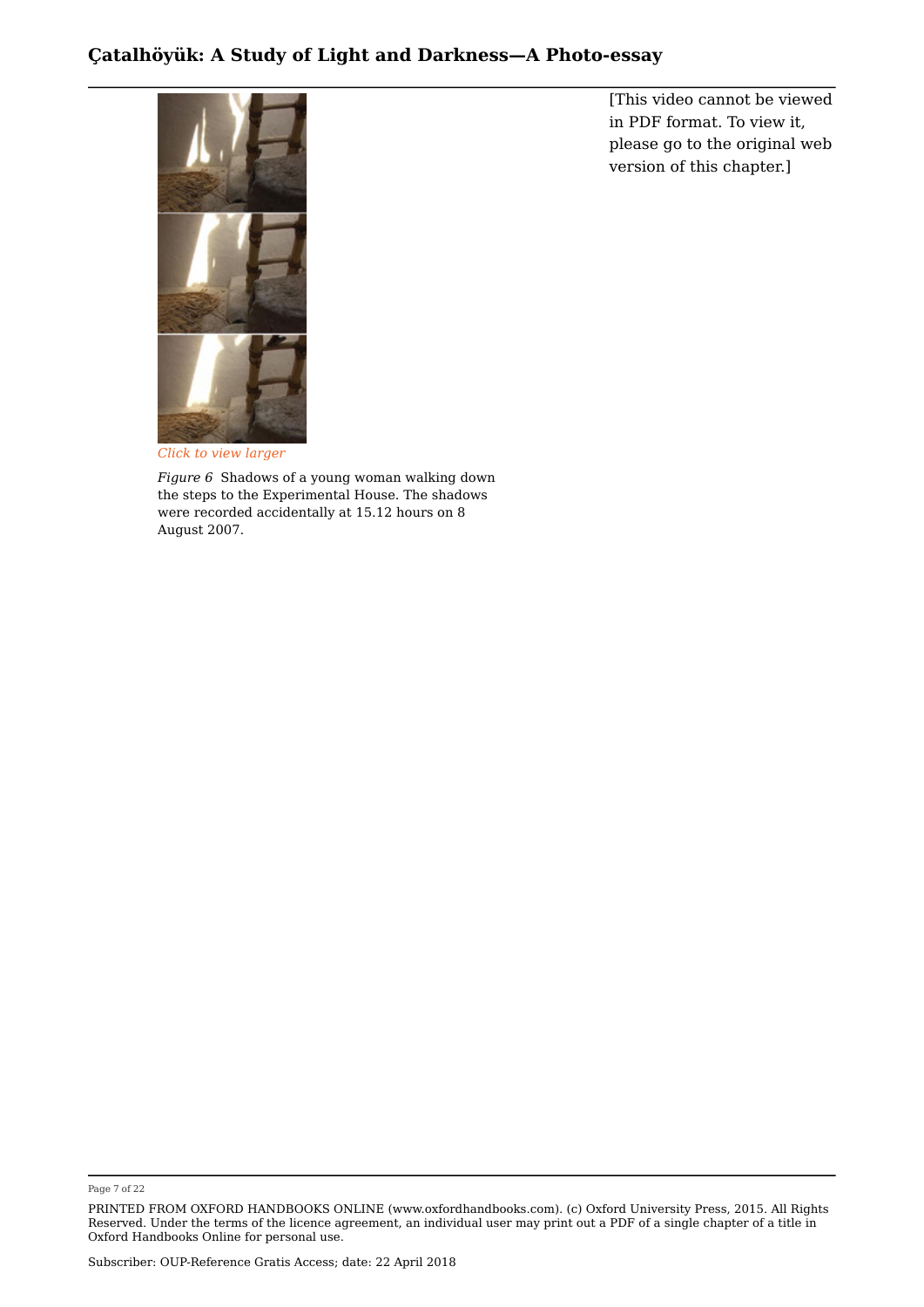## **Shadows at Catalhoyuk**

The first thing one sees on arrival at Çatalhöyük is the Experimental House and one cannot help but notice that the ceiling of the building is flat and acts as a terrace. In the south-eastern corner of the roof there is a square entrance hole with a ladder (Stevanović 1999) similar to the one outside, giving access to the roof. Terraces were either connected or with easy access to each other and were likely venues for domestic activities (Hodder 2006, 54). They could also provide resting places when people were not working the land or tending to livestock.

Elaborate paintings, reliefs, vessels and figurines have been found by archaeologists in the settlement. Clear choices were made in terms of the size, form and the contour of the figurines. Images were painted on the inside walls mainly below eye level, i.e. the horizon line, perhaps to be enjoyed while sitting on the floor. In contrast modern gallery displays hang paintings centered within the horizon line targeted towards the standing visitor, while rock art in Paleolithic caves were painted on the ceilings (See Pettitt et al. this volume). The people of Çatalhöyük were also producing a variety of objects by making use of natural materials such as wood, leather or clay, which were widely available and easy to handle as it is evident in the material record.

Throughout the year, especially during the summer when the skies were clear, the hot sun would project sharp and well-defined piercing images of shadows on the Anatolian plains. The hard edges of the dark shapes would be clear and strong, like drawings. The shadow is an important element of connection between the body and the sun that would not have escaped the inhabitants. The people of Çatalhöyük should have recognized such images, and could manipulate and use them in many different ways. This chapter suggests that these shadows were too powerful and intrusive to be ignored.

A shadow can climb a building, can be bent and sectioned as it spreads over a threedimensional uneven surface, and can be elongated or shortened by moving closer or further away from its light source. It can be personal, accurately silhouetting the body that projects it, or it can merge with other human shadows or objects (Figure 7). Only the absence of light can erase a shadow; therefore the shadow can be connected to the power of both light and darkness as well as to the supernatural world of the spirits. Kircher (1646) describes the shadow as an admirable work of light '… whose antiquity, if you look at it, is most pre-eminent, whose inner nature is most wise, whose strength is most powerful, and whose fame is most worthy of praise. It blooms with such great antiquity that it seems to follow only the Creator, for before the existence of everything it rehearsed in that nothingness …'.

How the people of Çatalhöyük understood the universe is not known, but the careful way in which houses were built to allow the sunlight into the interiors for as long as possible suggests that they were also aware of the shadows. Therefore, their response to the images and shapes created by the shadows are worth considering. While the meaning

Page 8 of 22

PRINTED FROM OXFORD HANDBOOKS ONLINE (www.oxfordhandbooks.com). (c) Oxford University Press, 2015. All Rights Reserved. Under the terms of the licence agreement, an individual user may print out a PDF of a single chapter of a title in Oxford Handbooks Online for personal use.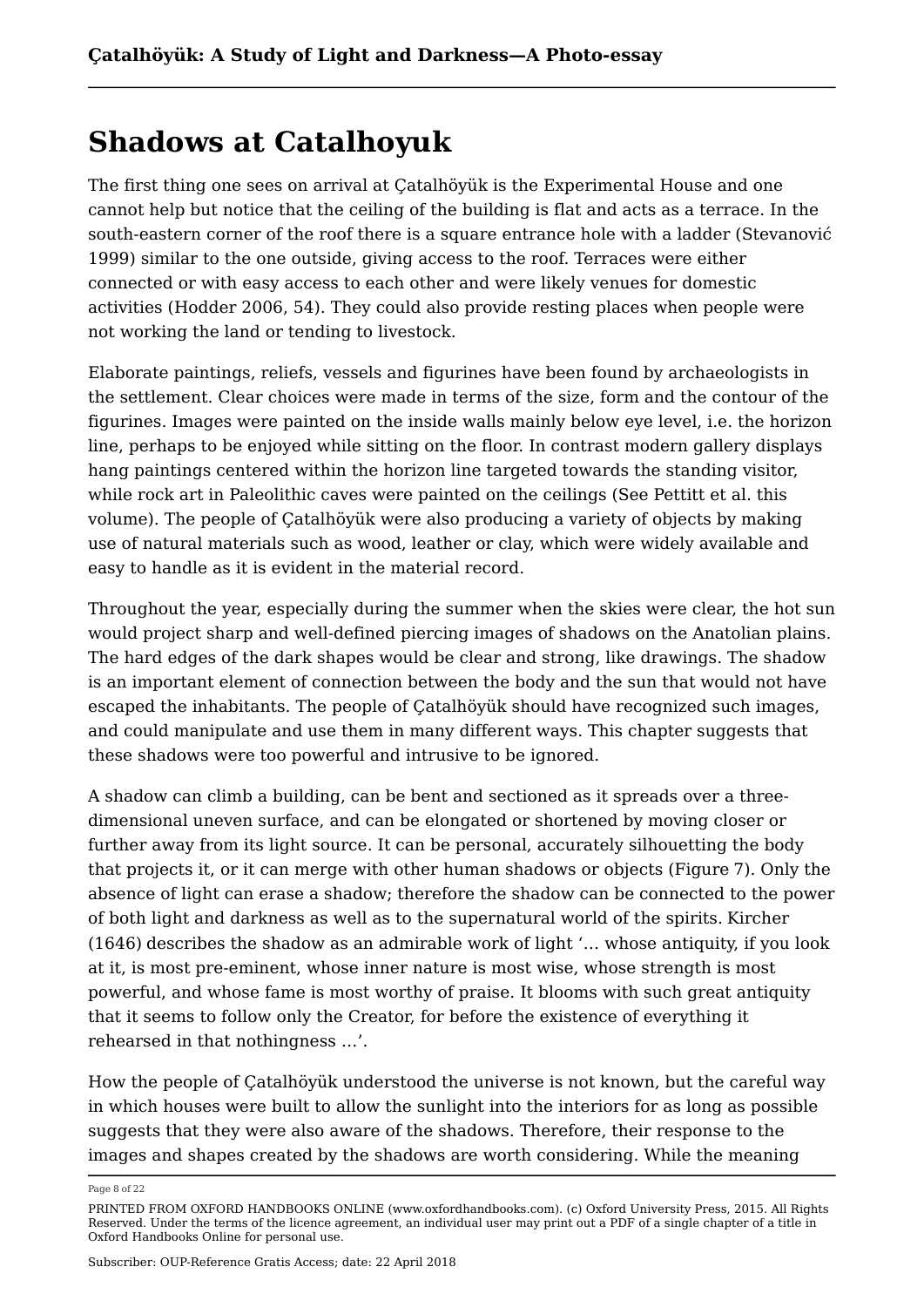given to shadows may remain unknown, their existence cannot be ignored. As far back as the Palaeolithic period, animals were painted on the ceilings and walls of dark caves. By choice, the images were placed far away from the entrance and could be painted only with the help of torches and lanterns that constantly produced shadows travelling all over the paintings and in space (See Pettitt et al. this volume).



*Figure 7* Human shadows taken at several locations.

Page 9 of 22

PRINTED FROM OXFORD HANDBOOKS ONLINE (www.oxfordhandbooks.com). (c) Oxford University Press, 2015. All Rights Reserved. Under the terms of the licence agreement, an individual user may print out a PDF of a single chapter of a title in Oxford Handbooks Online for personal use.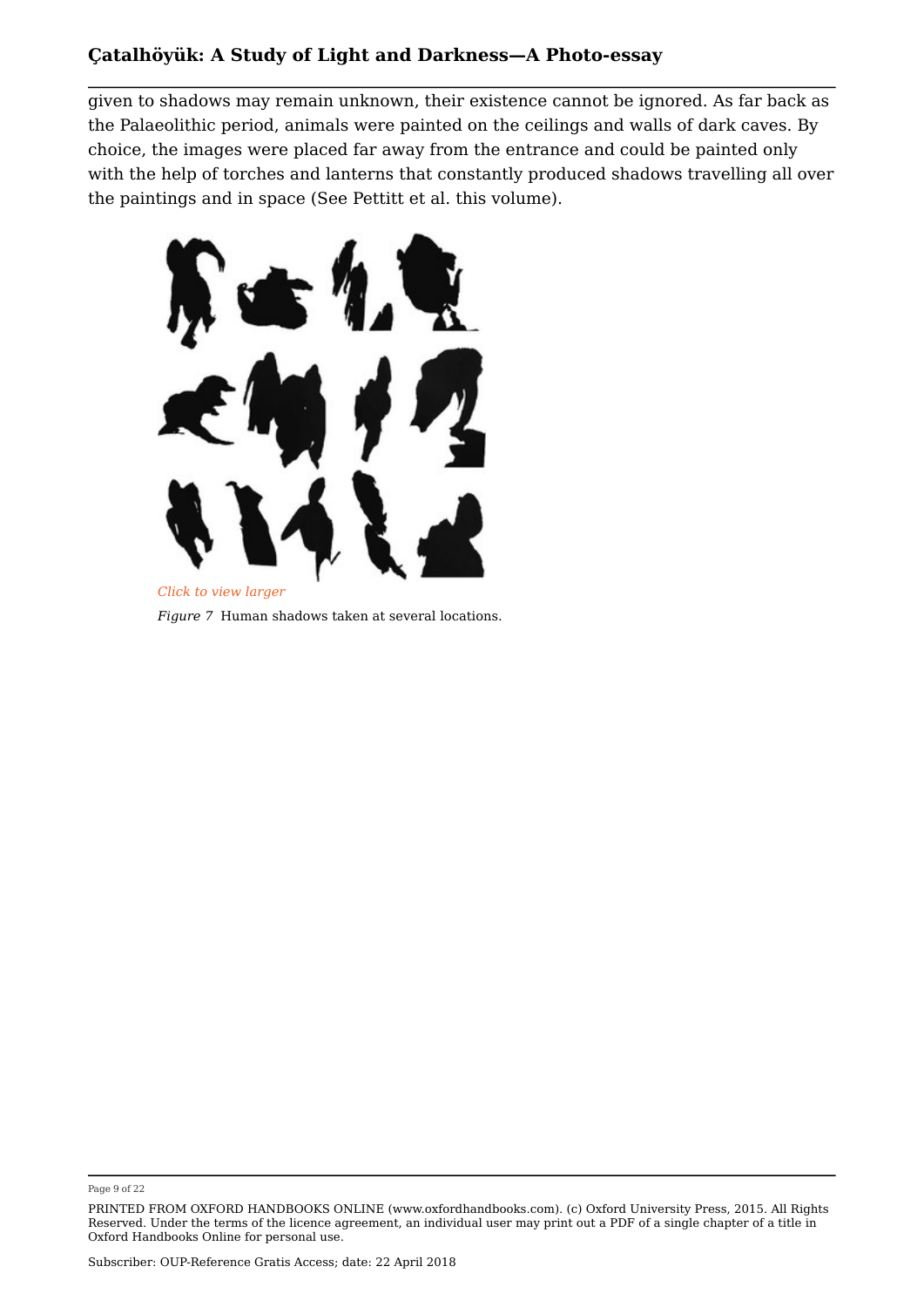## **Reading Shadows**

Hodder (2004) recounts an experiment that was carried out in the Experimental House in which a Çatalhöyük burial was recreated. A hole was dug into the floor, while the extracted soil had to be put somewhere temporarily during the simulation of the burial. Hodder points out that once the body was laid in the grave, excess soil had to be discarded and taken out permanently from the building. If the oven or hearth were burning at the time of the burial, clouds of dust mixed with the thick smoke of the hearth. The dust mixing with the beam of light and the shadows produced by it would have created a powerful mystical effect (Figure 8). Dry cow dung was a popular fuel that produced a relatively white-blue smoke, which would be seen rising up towards the ceiling void, directly above the oven (Figure 9). The setting inevitably would include all the shadows of the people carrying out the burial and removing the soil. Repeated journeys up and down the ladder carrying the bulk of the soil out of the building would have resulted in a constant projection of shadows on the walls and floors. It is difficult to argue that such powerful images did not have an important role in the inhabitants' life. Furthermore, horn cores and ample bucrania, i.e. wild bulls´ skulls, were found buried in the northern part of some houses. They were generally buried in plaster, reproducing 'bulls' heads', often decorated and placed in walls or set on rows on benches. It is interesting that such powerful symbolic items were placed in the northern half of the houses, precisely where a projected shadow from them was less likely. Most of them appear to have been removed before demolition of the houses, implying that they were of value.



*Click to view larger*

Page 10 of 22

PRINTED FROM OXFORD HANDBOOKS ONLINE (www.oxfordhandbooks.com). (c) Oxford University Press, 2015. All Rights Reserved. Under the terms of the licence agreement, an individual user may print out a PDF of a single chapter of a title in Oxford Handbooks Online for personal use.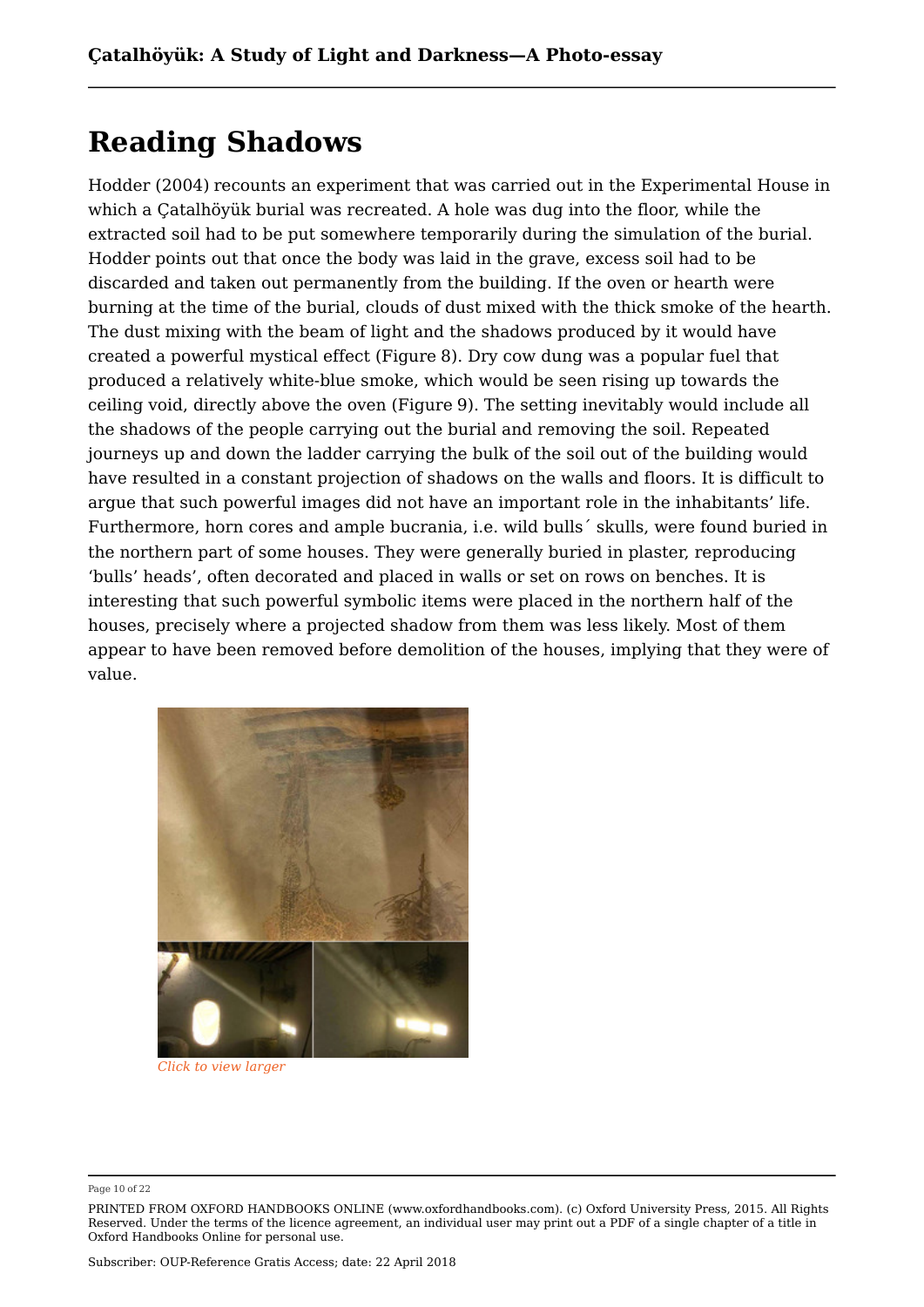*Figure 8* (a) 8 July 2007, 16.00 hours. Dust produced by sweeping the floor mixes with the beam of light and the shadows produced by it. The beams of light clearly point to particular sections of the floor. (b, c) 8 July 2007 at 12.00 hours. Here the dust again mixes with the beam of light, and it is possible to see a mystical connection between the light and the spiritual world.



*Click to view larger*

*Figure 9* 5 August 2007 between 12.30 and 13.00 hours. The beam of light can be clearly seen above the oven with the help of dust.

During summer 2007, I observed how the light started to disappear in the early afternoon inside the Experimental House. Because the sun going down moved the position of the beam of light, some moving leaves from an outside tree were suddenly reflected on the east wall through the upper steps of the ladder. The image resembled birds flapping their wings (Figure 10). In 1963 the film director Albert Hitchcock created The Birds using artificial sounds imitating birdcalls and wing-flapping noises, likewise the images in the Experimental House

produced disturbing scenery. If the people of Çatalhöyük had seen these shadows while the high, noisy wind, characteristic of the region, was blowing, the effect would have been too intrusive to be ignored. These interior shadows existed in a confined space designed for protection. Except for the egress that allowed the light that produced the shadows to come in, there was no other possible exit to the outside to escape from them. Especially if one were alone, they could have been very frightening.



*Click to view larger* 

#### Page 11 of 22

PRINTED FROM OXFORD HANDBOOKS ONLINE (www.oxfordhandbooks.com). (c) Oxford University Press, 2015. All Rights Reserved. Under the terms of the licence agreement, an individual user may print out a PDF of a single chapter of a title in Oxford Handbooks Online for personal use.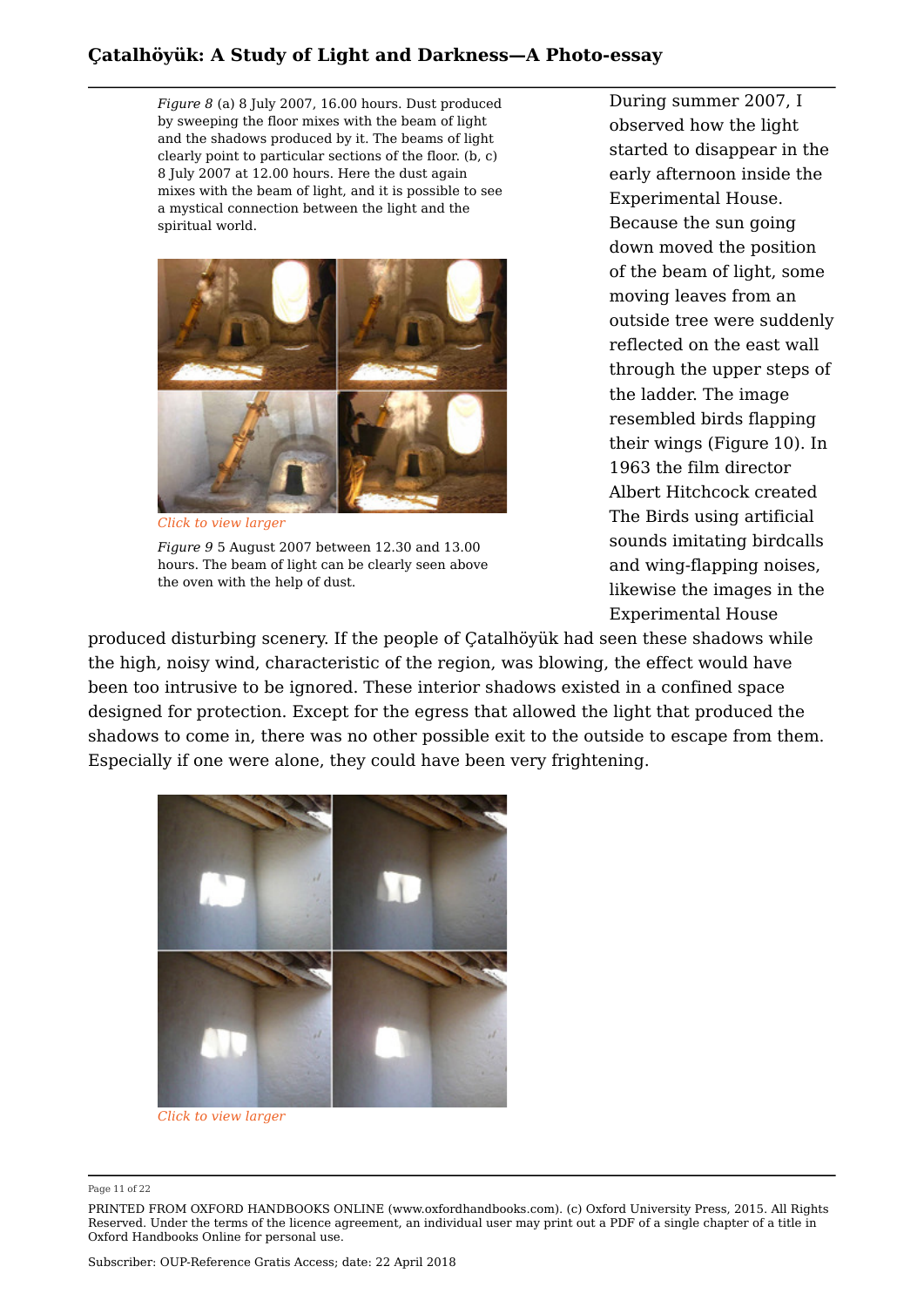*Figure 10* 4 August 2007, 16.42 hours. East wall shadows inside the Experimental House. Images are created by leaves flapping, giving the viewer a threatening feeling.



*Click to view larger*

*Figure 11* (a) 31 August 2007, 16.00 hours. Cloth hanging on a line produces strong shadows that can be seen all round the settlement. There is something sinister about them. (b) 2 August 2007, 18.02 hours. Shadow of a human and a tree. The merging of a human shadow with the shadow of a tree may have had mythical connotations.

Outside shadows are different, as they exist in an open space, in an unlimited area stretching beyond the eyes' field of view, but they can also be seen as hostile. It is probably the roughness of the ground, or the feeling of exposure and the constant perils posed by wild animals that result in a totally different feeling outside. Fear can easily fuel the imagination, illustrating monsters in the mind and giving interpretations to the active grotesque human vegetal and animal shapes formed by shadows (Figure 11).

# **Shadows and Spirits**

The people of Çatalhöyük would have constantly seen shapes and forms produced by a variety of shadows merging with each other and drawing potent moving images. The fight for survival required above anything else, a powerful sense of observation: a skill that would not have ignored the smallest detail when confronted with danger, and would have been used as a means of defence, protection, or human interaction. The dividing line between the sense of horror and the grotesque that the images give is very thin. It all depends on the state of mind of the observer and how these images were understood. Although shadows might be similar, it is certain that the way they were perceived has changed. With ample artificial illumination, our modern society does not pay much attention to shadows or when shadows are eliminated. However, things at Çatalhöyük were different; moonlight, sunlight, hearths, and lamps amplified shadows, and it is probable that the inhabitants saw them very differently. For instance, in ancient Egypt, shadows were referred to as living entities that had an effect on the human that projected them (Budge 1898: 148–153). Given the visual power of the shadow and evidence that houses had to be purified by fire (Stevanović 2012) and then rebuilt, I propose that this

Page 12 of 22

PRINTED FROM OXFORD HANDBOOKS ONLINE (www.oxfordhandbooks.com). (c) Oxford University Press, 2015. All Rights Reserved. Under the terms of the licence agreement, an individual user may print out a PDF of a single chapter of a title in Oxford Handbooks Online for personal use.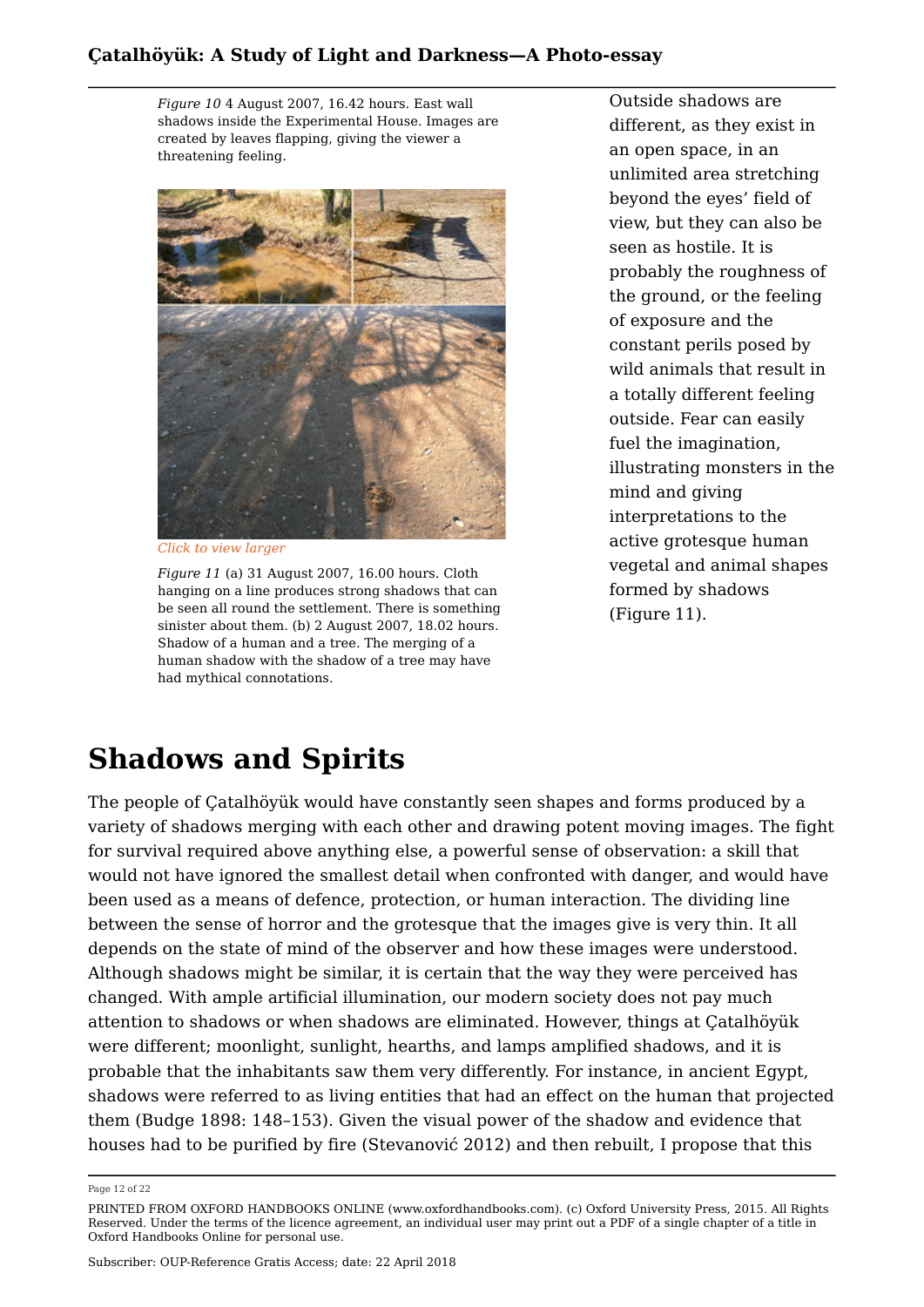could also be the case with shadows in Çatalhöyük. Shadows were projected from the firelight on walls and floors and could, perhaps, have been purified by burning the surfaces on which they were projected.

Hodder (2006, 54) suggests that some domestic activities took place on the roofs. Given the relatively perishable and fragile materials with which they were made, not many people would be standing on it at any one time. With this in mind, I decided to film the complete journey of the sun on a stone mortar placed on the roof of the Experimental House (Figure 12). During the filming, other shadows could be seen projected within the area of the mortar; they included my shadow, those on the neighbouring roofs, those of people moving below the house, and those of the landscape. Late in the afternoon, because of the movement of the clouds covering the sun there was a sudden arrival of a shadow from the leaves and branches of a tree that soon merged with that of the mortar. Having been on the roof at very close intervals from sunset till dawn I was probably under the spell of the shadows I was observing. I felt as if a dialogue was taking place between both shadows. Other shadows appearing and disappearing downstairs at the same instance gave shadows a life of their own. The momentum was clearly marked by time blending nature, a manmade object and the people below as well as myself. This interplay between shadows could have defined the moment when outside tasks ended, and life inside the house would begin.



*Click to view larger*

*Figure 12* The effect of sun on a mortar on the roof of the Experimental House was recorded on 22 July 2007 between 17.19 and 17.53 hours. At 16.27 hours, the shadow of a tree begins to advance towards the mortar, bringing a new element of communication between the shadows.

Çatalhöyük is made up of a series of mounds and junctions. Local people believe that spirits live there (Hodder and Louise 2003). They believe that on some nights spirits appear as lights—this could be easily associated with shadows—and can be seen moving from mound to mound. The mounds, however, were also used as sources of building materials. The clay from the mounds, Hodder

explains, is ideal for making mud brick and plaster, and the walls of the houses in the nearby villages are full of artefacts from different mounds. Perhaps the spirits were active only when they appeared at night and would not be disturbed during the day. The myth is alive today, and possibly in ancient times it was believed that spirits blessed the choice of material, its transport and the final manufacture of bricks, if they were rewarded accordingly.

Page 13 of 22

PRINTED FROM OXFORD HANDBOOKS ONLINE (www.oxfordhandbooks.com). (c) Oxford University Press, 2015. All Rights Reserved. Under the terms of the licence agreement, an individual user may print out a PDF of a single chapter of a title in Oxford Handbooks Online for personal use.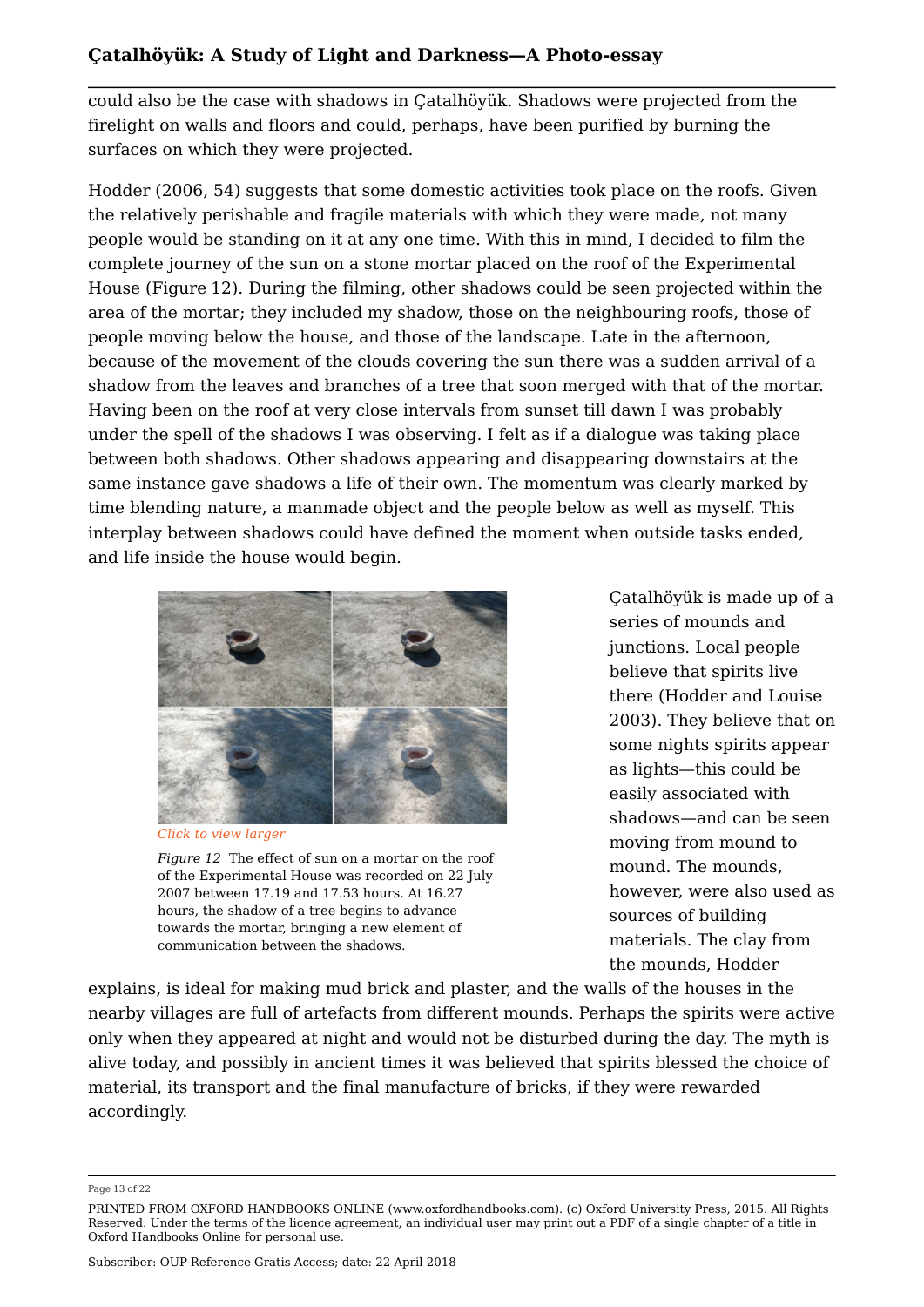## **Day And Night Shadows**

In Çatalhöyük, late in the evening when lanterns and fires were lit in the interiors, shadows may have 'come alive' and men and women may have seen each other in a much softer way than under the bright light of the day. Different lighting produced different shadows. Whatever powers were given to the shadows produced by the sun during the day would have been different from the powers of those produced at night by the moon, the ones reflected off a fire, or those from the light of a candle indoors, allowing for multiple interpretations. Shadows would populate the house interiors, mixed with smoke from the hearths producing images that could be read in symbolic ways. Also, depending on how many people at one time were in each house, the level of oxygen, and the temperature would change, affecting the mind and altering the perception and reading of the images. Psychedelic plants are commonly found in Çatalhöyük, although no evidence has yet been found of their use in Neolithic times. However, strong smells and heavy smoke constantly inhaled might have also have had a similar effect, influencing the perception of the moving shadows, as our human 'sensory engagement with the material world is a key experiential mode for the generation and activation of our bodily memory' (Hamilakis 2014, 6).

This idea could be extended to the current resistance to accepting the independent life of images, with their evocative presence and multi-sensory visuality to speak for themselves, i.e. free from the written commentary. Hamilakis, Anagnostopoulos, and Ifantidis (2009) propose a new life for both words and images: a life of evocation rather than representation. Denying this life jeopardizes the possibility of bringing into focus things that have always been there but have not been seen, felt, or experienced. The beam of light that produced the sun clock in Çatalhöyük was always there, but it required a viewer and the time to observe its movement for it to be acknowledged as such. The multi-sensory elements activated by the act of looking need no written commentary. The naked act of looking, through the excitement of curiosity, can open up new ways of seeing via its fulfilment. As part of my observations, I spent a night alone inside the Experimental House, and I watched the faded, daunting shadows on the floor and walls produced by matches and a small lantern. The space contained in a room is constant, but it can become bliss or torture depending on the atmosphere that it provides. While I was there, I was constantly reminded of the myth about the local spirits inhabiting the mounds.

To me as an artist, the shadows were imbued with many different ominous readings, but there is evidence to suggest that this view is shared by others. In his book *The Neurobiology of the Gods*, Erik D. Goodwyn (2012: 121) discusses rage and fear as systems developed by vertebrates as a means of protection. He notes that frightening symbols appear in dreams as shadowy people, i.e. human-shaped figures, shrouded in darkness. This 'shadowy' aspect is connected with light and darkness. If the dreamer perceives this image as a 'shadow' character, it likely reflects the archetypal connotations

Page 14 of 22

PRINTED FROM OXFORD HANDBOOKS ONLINE (www.oxfordhandbooks.com). (c) Oxford University Press, 2015. All Rights Reserved. Under the terms of the licence agreement, an individual user may print out a PDF of a single chapter of a title in Oxford Handbooks Online for personal use.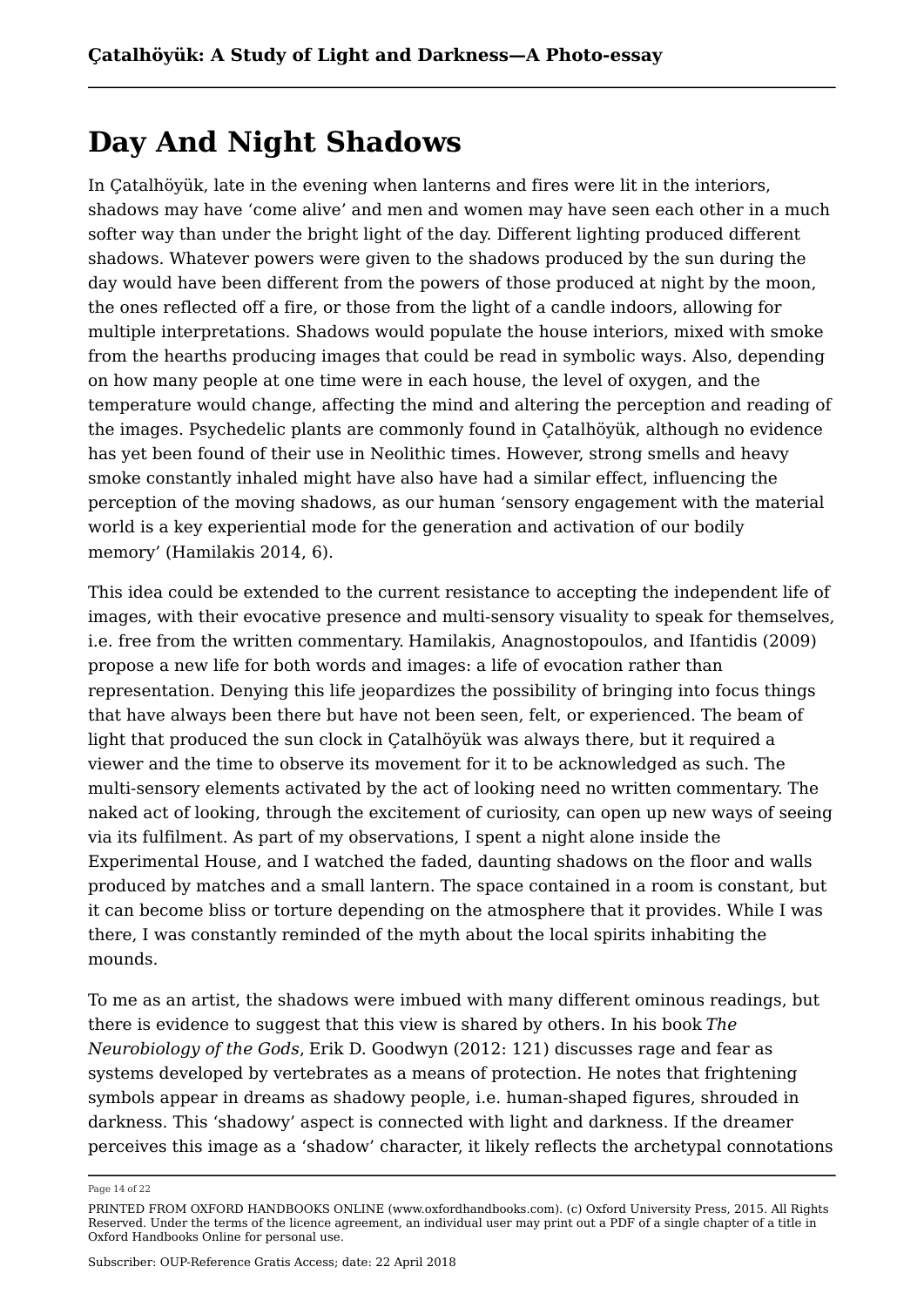of darkness with fear, the unknown (never seen), and the avoidance of harm. Humans are diurnal creatures adapted to daylight, and thus we are more vulnerable at night, especially if we are alone. Goodwyn argues that in the ancestral environment, this led to adaptations that linked fear to darkness. Inside the Experimental House, for example, during the day, when the sun clock was at work and the interior was full of light, the unit seemed a lot bigger, whereas at night the house had a different feel—the space seemed much smaller and frightening.

Junichirō Tanizaki's (2001) interpretation of how shadows can create an environment, and consequently produce powerful positive emotions, could extend to making evenings easier inside Çatalhöyük's dwellings. Tanizaki describes the importance of shadows in Japanese life. Women would seem to become magical beings in the low, wavering light of a candle. Cooking is also dependent on shadows, and is inseparable from darkness to create the perfect setting. The shadows produced by a dim half-light would enhance not only the lacquer-ware objects in which food was served in the restaurants and private homes but also the pickles, fish, and greens on the plate.

At dusk, after a long day's work, the archaeologists gathered regularly, lighting fires behind the sleeping quarters in Çatalhöyük. Threatening shadowy images would emerge on the walls and floors of the settlement—figures easily recognized and linked with darkness and dimness—yet the response from the team was not fear but merriment. The interpretation of those shadow images has most certainly varied over the millennia, as knowledge alters perception; but the unconscious mind responds to rage and fear instinctively as a means of preserving the self. The shadows were outside, and being in a group we felt protected, but it only took a visit to the lavatory across the darkness of the field to transform a feeling of security into a feeling of utter fear. Humans have instincts directed at resource acquisition as well as resource-defending. Such primitive drives mobilize the organism towards the preservation of the self and future reproductive success (Goodwyn 2012: 121).

The daily shadow images of Çatalhöyük, friendly or frightful, could not be erased, and therefore a rational explanation for their appearance was probably given to enable coexistence with them. Rituals could have been used when necessary to drive out evil from shadows. Shamans and exorcists are known for their claimed powers to enter other dimensions of the human mind and, perhaps, remove evil from it. We do not know if the Çatalhöyük community included a cast of shamans or anything similar, but it is worth considering. Moreover, accompanying sounds could have exacerbated the shadows that were prevalent. When the settlement was active, there was also the sound of running water from the streams surrounding the place (Gümüş and Bar-Yosef Mayer 2013). Perhaps one of the most characteristic sounds would be footsteps—a noise that indicates particular people, enemies, and animals. In contrast with modern environments, there were no loud artificial sounds produced by engines or machinery. Sound was heard clearly and with little interference in such an environment. Shadows could be linked to sounds—for example, hearing steps and then seeing a shadow of a human. It would be

Page 15 of 22

PRINTED FROM OXFORD HANDBOOKS ONLINE (www.oxfordhandbooks.com). (c) Oxford University Press, 2015. All Rights Reserved. Under the terms of the licence agreement, an individual user may print out a PDF of a single chapter of a title in Oxford Handbooks Online for personal use.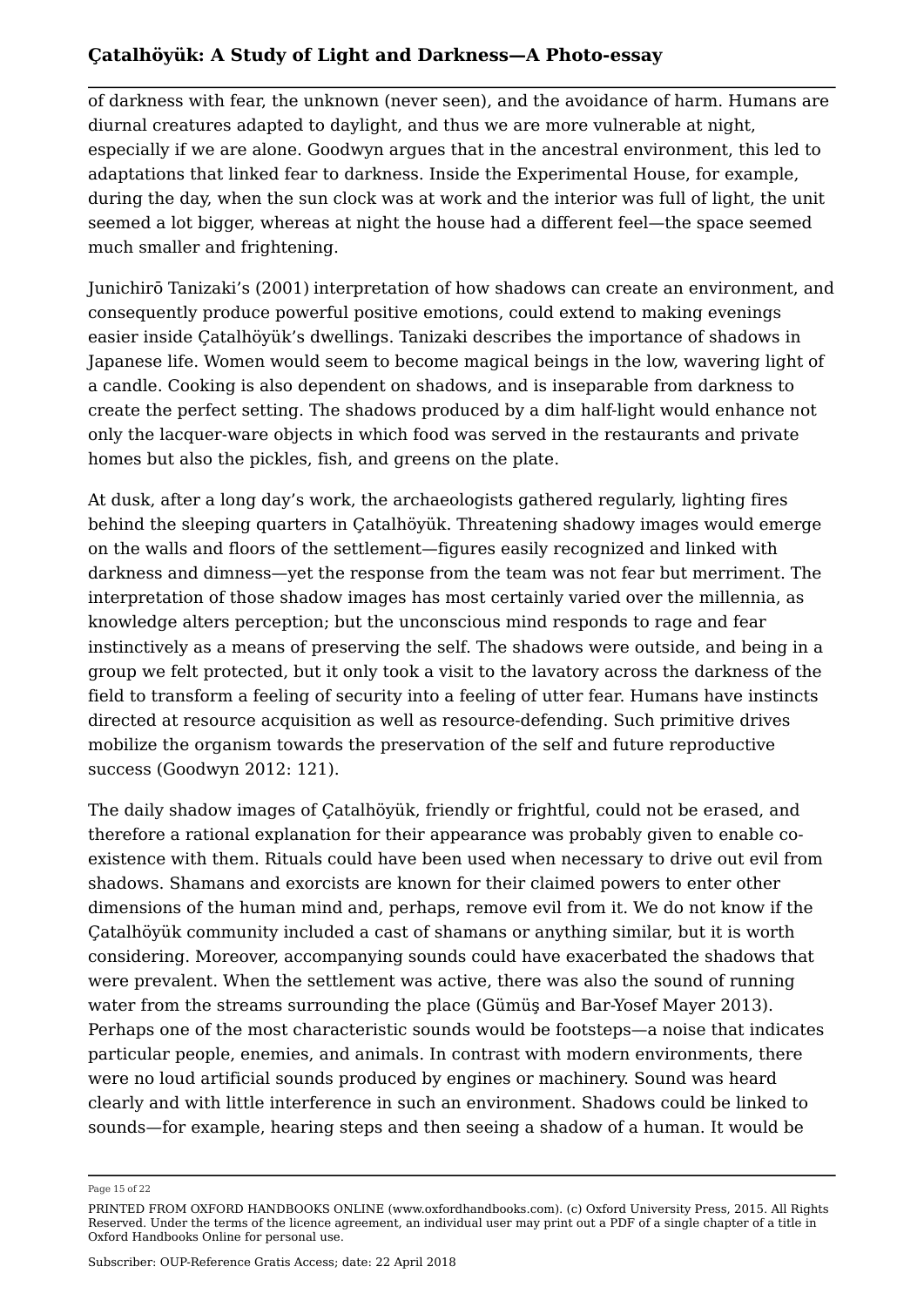plausible for people to animate particular shadows with particular noises and elaborate stories, claimed visits from the dead, premonitions, or signs.

## **Shadow puppet theatre**

The position of the ladder in the Experimental House was extremely useful for hanging mud figurines, cut-outs, or other objects. A series of shadows projected on the east wall´s screen using my hand were also filmed, emulating a shadow puppet show (Figure 13). Although there is no archaeological evidence that proto-theatrical performances took place in Çatalhöyük, the constant presence of shadows produced by moving live-beings, hanging objects, artefacts, such as figurines, and organic materials, including reeds and straws, inspired my theory. The regularity of these proposed puppet shows cannot be accounted for; daylight must have been precious for the young and those able to work, in either hunting or farming. However, someone must have been looking after the young children and the elderly, and could have performed such activities. The only way in and out was a ladder that was steep and therefore difficult to climb. Young children and older people or those with impaired mobility, forced to remain inside the dwellings for days or weeks, could have used shadow images for storytelling.

The puppet show I created included shadows produced by the cut-outs and mud figurines that I produced with the abundant mud on the ground. I also used paperboard as a substitute for leather. The materials that are available today, i.e. mud, leather, hay, etc., were also available in the past. Although the way that these materials are used today has no similarity to their use 9,000 years ago, because of the different spatial, social, cultural and temporal context, it could be assumed that attempting to produce material culture from these materials can provide a useful comparison for investigation.



*Click to view larger*

Page 16 of 22

PRINTED FROM OXFORD HANDBOOKS ONLINE (www.oxfordhandbooks.com). (c) Oxford University Press, 2015. All Rights Reserved. Under the terms of the licence agreement, an individual user may print out a PDF of a single chapter of a title in Oxford Handbooks Online for personal use.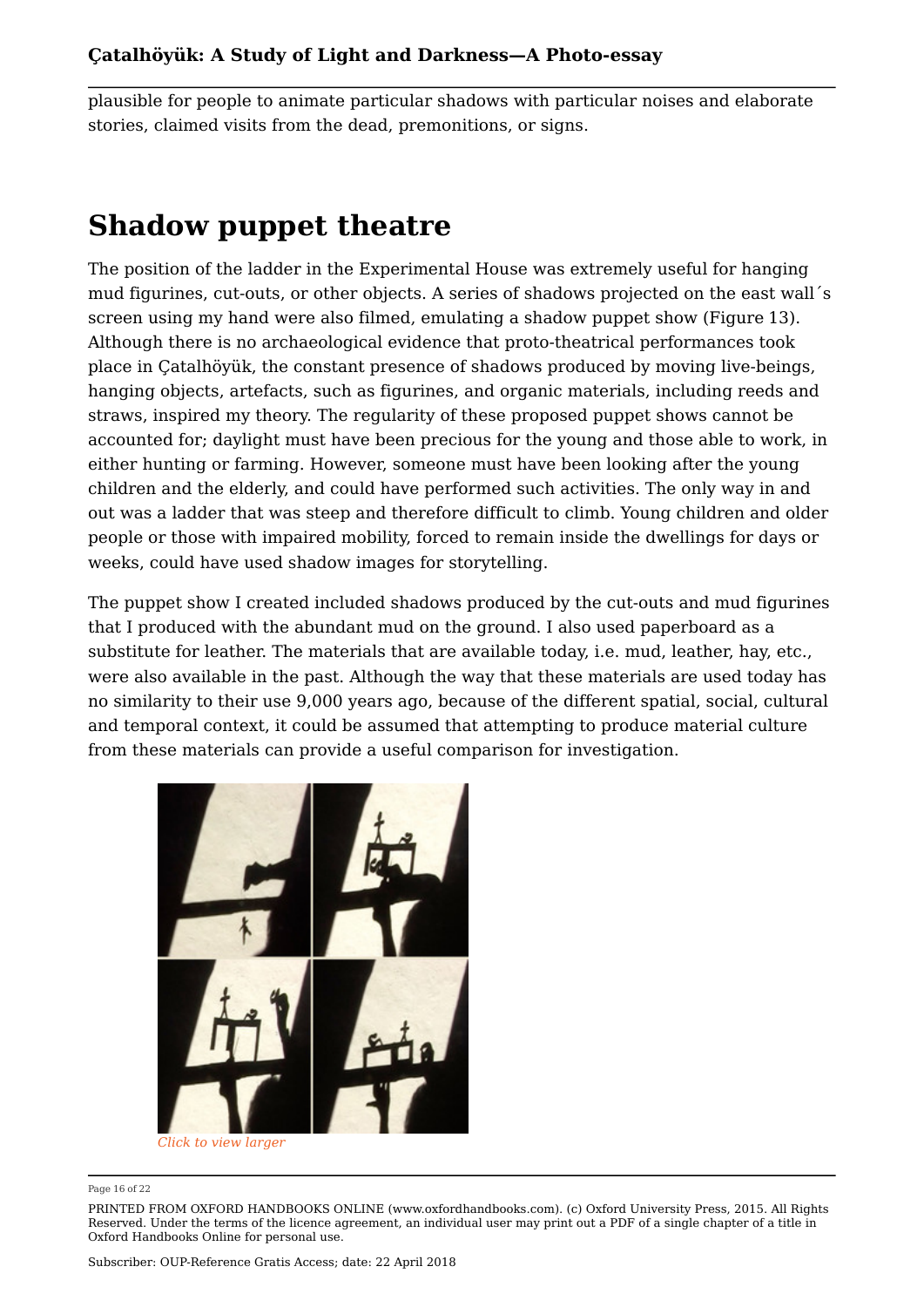*Figure 13* 1–15 August 2007. Several clips were made of puppet theatre performed on the East Wall between 16.30 and 17.00 hours with different materials on several days.

Clay figurines were often deposited in everyday areas of refuse near hearths, middens, and

oven-related contexts; they were never found in burials (Hodder 2006: 51, 53). The process of handling the mud to produce figurines was probably very similar. Given their small size, they were probably moulded with the hands. These figurines would produce very effective images for a narrative when projected as shadows on a wall, either for a puppet show or for ritualistic endeavours. Their use would vary depending on what meaning the shadows had for their spectators. Although it is an enigma how the people of Çatalhöyük responded to shadows, we know they were there, and it is not unlikely to assume that they were manipulated and used.

A person seated at the top of the roof (Figure 14) could have performed a session of shadow puppet theatre for siblings or offspring. Alternatively, a piece of fabric with cutouts completely blocking the roof entrance, as I tested myself, would produce clear-cut images on the south wall and floor (Figure 15) that could be used for the same purpose. There is something friendly about midday interior shadows, which could be due to the bright daylight and the feeling of safety that an interior offers.



*Click to view larger* 

*Figure 14* (a) 17 July 2007, 16.30 hours. A 'light screen' appears on the east wall of every house. (b) 29 July 2007 at 10.02 hours. West wall. Improvised puppet theatre using the reflected light and papercuts of humans, a dog, and a floor mat.

Page 17 of 22

PRINTED FROM OXFORD HANDBOOKS ONLINE (www.oxfordhandbooks.com). (c) Oxford University Press, 2015. All Rights Reserved. Under the terms of the licence agreement, an individual user may print out a PDF of a single chapter of a title in Oxford Handbooks Online for personal use.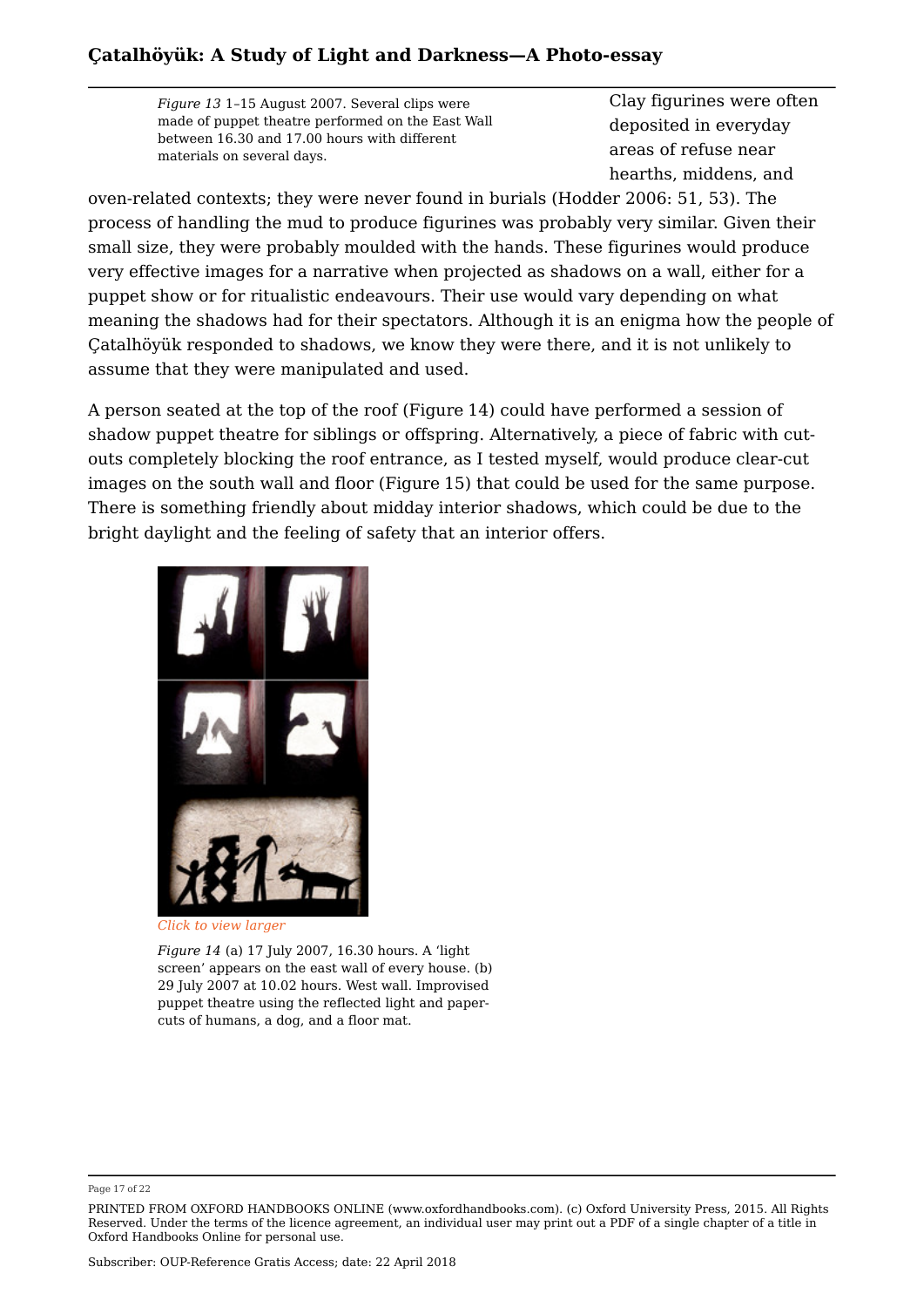

*Figure 15* 27 July 2007, 10.34 hours. Shadows are projected on the floor by using a soft material, with

cut-out images, to block the entrance to the unit.

# **Light, shadow, and the dead**

Hodder (2006: 169) points out that Çatalhöyük seems to be about hiding and revealing. He explains that animal reliefs, as well as wall paintings, would be covered in plaster or repainted several times. Only those who lived in the houses would know that a vulture, fox, or weasel skull lay behind a particular protrusion, or how many paintings were hidden under a continuously replastered wall. It is not known if this information would pass from one generation to the next; but while the protrusions were there we could assume that the knowledge remained. As one descended the stairs, Hodder explains, in the smoky space of the main rooms in the houses, horns would be sticking out from the walls, while under the floors there would be many buried corpses that, as with the decorations on the walls, would be revisited, ornamented, mutilated, and reburied. Some decorated skulls of the deceased would be kept in the house and later reburied with fresh corpses (Hager and Boz 2012). It is important to visualize the atmosphere that the setting described by Hodder provided when we look at the effect of light and shadow in the interiors, also given that shadows have the characteristic of both hiding and revealing objects.

At a given point in time, the beam of light could be completely vertical. Based on my observations, I suggest that it could even be a way of pointing out when a body should be unburied, its skull removed for decoration, or the time for a new body to be laid down to give it an easy journey to the afterlife. Lucy Goodison (2004) has talked about timing relating to the dead in the Tholos tombs in Crete (also see Goodison this volume), arguing that their eastern orientation might have enabled sun illuminations at particular times of

Page 18 of 22

PRINTED FROM OXFORD HANDBOOKS ONLINE (www.oxfordhandbooks.com). (c) Oxford University Press, 2015. All Rights Reserved. Under the terms of the licence agreement, an individual user may print out a PDF of a single chapter of a title in Oxford Handbooks Online for personal use.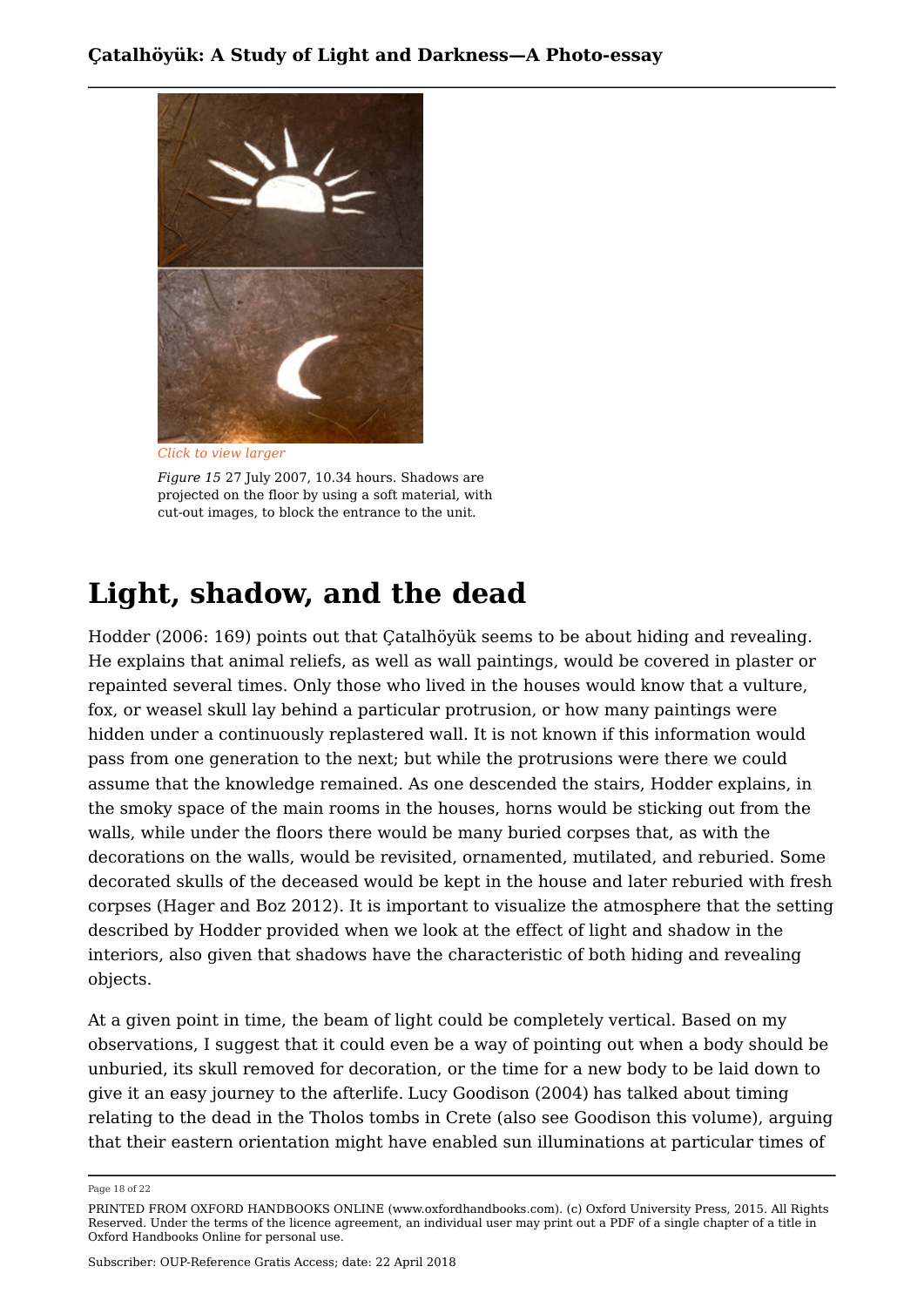the year: times that might have signalled burial, reburial, rituals, etc. The orientation of the buried bodies in Çatalhöyük was in some cases a west-to-east direction, but this was not constant (Boz and Hager 2003); this may also indicate that the orientation depended on aspects that varied at the time of the burial. In a case where the light indicator was not in the house at the time of death, the deceased might have been buried in neighbouring houses, as the evidence also suggests; the latter also presents a different hypothesis about family structure and social life (Hodder 2013). Adults and children were buried in the north of the main room in the house, but only children were buried in the southern part by the hearth and oven, which is the area where the beam of light would travel at noon.

## **Conclusion**

The images of shadows that illustrate this chapter were projected onto the same surfaces where the people of Çatalhöyük had seen them 9,000 years ago. The shadows that surrounded them inside and outside their dwellings differed very little from how we see them today. People probably perceived them in a similar way, but there is no doubt that they conceived them differently. Bearing in mind the bitterly cold winters and the difficult access to the homes for the old or handicapped, we can assume that many hours, quite likely weeks and months, were spent secluded inside the dwellings. Under such circumstances, it is inconceivable that the very prominent shadows, created by sunlight during the day or by fires, moonlight, or lamps at night, could have escaped the attention of the inhabitants. The deceased were buried, unburied, and reburied under platforms and floors where patterns of light and shadow travelled daily over them allowing for rituals and remembrance. The striking images reproduced in this photo essay illustrate their power.

There is relevant data showing that the inhabitants of Çatalhöyük performed rituals, burnt their houses as a means of purification, and painted stick-man images of humans, animals, and geometric patterns on their walls. Particularly during the night, animated shadows travelled over the decorated walls. Since imagery was painted on the walls mainly below the horizon line, the presence of the shadows would have been very prominent and undisturbed in the top half of the wall, and could have inspired storytelling.

By acknowledging and attending to non-material aspects of a site, we in the modern world may begin to imagine the discourse between humans and their surroundings; a world of new possibilities is revealed. The artistic imagination, applied to ethnographic study, can offer new ways of looking at prehistoric artefacts, and can widen our knowledge and interpretations of the past.

Page 19 of 22

PRINTED FROM OXFORD HANDBOOKS ONLINE (www.oxfordhandbooks.com). (c) Oxford University Press, 2015. All Rights Reserved. Under the terms of the licence agreement, an individual user may print out a PDF of a single chapter of a title in Oxford Handbooks Online for personal use.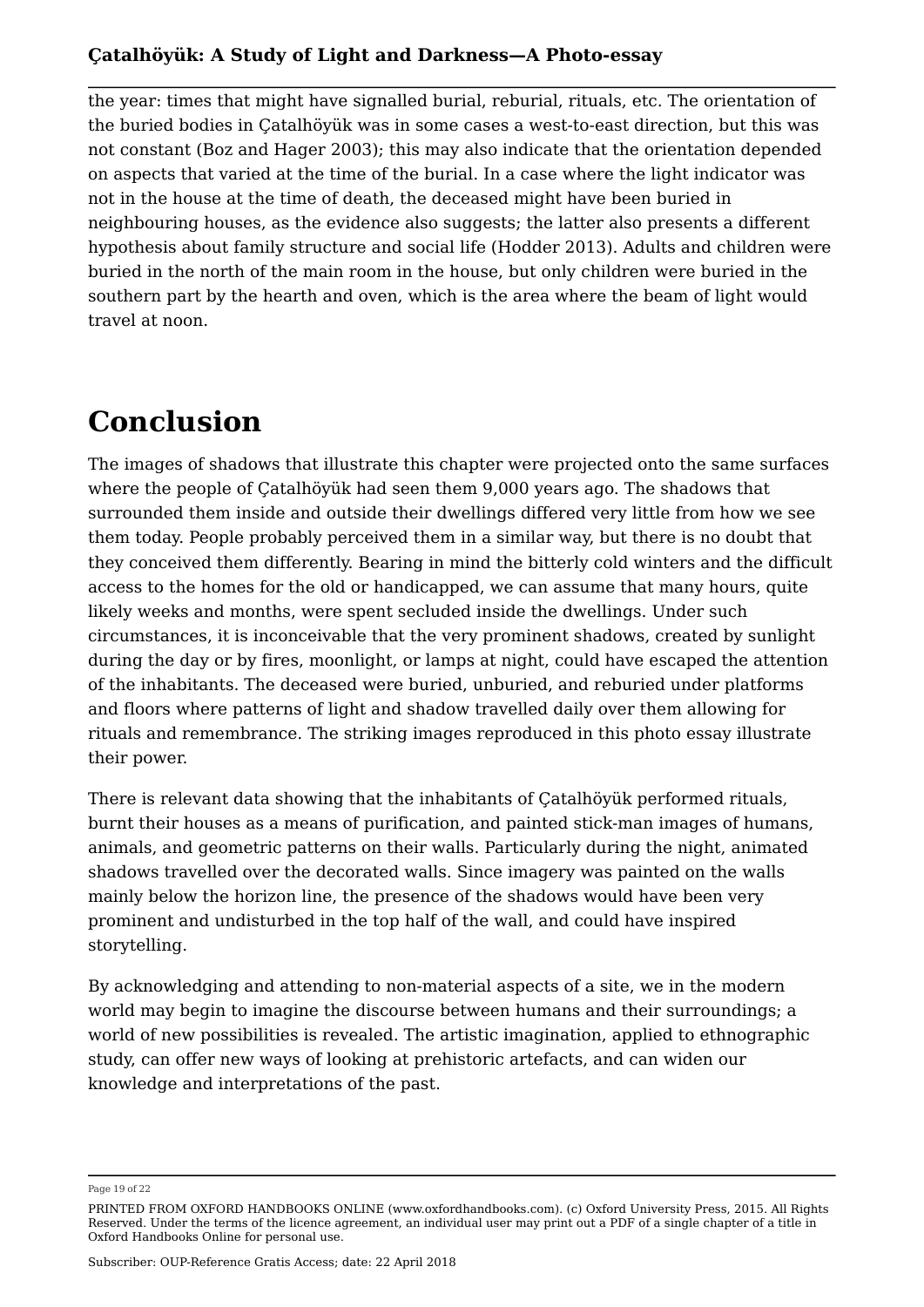## **References**

Bohrer, F. 2011. *Photography and Archaeology*. London: Reaktion.

Budge, E. A. Wallis 1898. *The Book of the Dead*. London: Kegan Paul, Trench, Trübner.

Boz, Başak, and Lori Hager 2003. Human remains. *Çatalhöyük Arşiv Raporları*: **www.catalhoyuk.com/archive\_reports**

De Smedt, Johan, and Helen De Cruz 2011. The role of material culture in human time representation: calendrical systems as extensions of mental time travel. *Adaptive Behaviour: Animals, Animats, Software Agents, Robots, Adaptive Systems* 19(1): 63–76.

Edwards, Elizabeth 2001. *Raw Histories: Photographs, Anthropology and Museums*. Oxford: Berg.

Goodison, Lucy 2004. From Tholos tomb to throne room: some considerations of dawn light and directionality in Minoan buildings. In *Knossos: Palace, City, State*, ed. G. Cadogan, E. Hatzaki, and A. Vasilakis, 339–350. London: British School at Athens.

Goodwyn, D. Erik 2012. *The Neurobiology of the Gods: How Brain Physiology Shapes the Recurrent Imagery of Myth and Dreams*. New York: Routledge.

Gümüş, A. Burçin, and E. Daniella Bar-Yosef Mayer 2013. Micro-freshwater gastropods at Çatalhöyük as environmental indicators. In *Humans and Landscapes of Çatalhöyük: Reports from the 2000–2008 Seasons*, ed. Ian Hodder, 81–91. Ankara: British Institute of Archaeology at Ankara.

Hager, Lori D., and Başak Boz 2012. Death and its relationship to life: Neolithic burials from Building 3 and Space 87. In *House Lives: Building, Inhabiting, Excavating a House at Catalahoyuk*, ed. R. Tringham and M. Stevanović, 299–332. Los Angeles: Cotsen Institute of Archaeology.

Hamilakis, Yannis 2014. *Archaeology and the Senses: Human Experience, Memory, and Affect*. Cambridge: Cambridge University Press.

Hamilakis, Yannis, Aris Anagnostopoulos, and Fotis Ifantidis 2009. Postcards from the edge of time: archaeology, photography, archaeological ethnography (a photo-essay. In *Public Archaeology: Archaeological Ethnographies* 8(2–3), ed. Y. Hamilakis and A. Anagnostopoulos, 283–309.

Hodder, Ian 2004. Experiments in the Experimental House. *Çatal News* (newsletter of the Çatalhöyük Research Project) 11.

Hodder, Ian 2006. *The Leopard's Tale: Revealing the Mysteries of Çatalhöyük*. London: Thames & Hudson.

Subscriber: OUP-Reference Gratis Access; date: 22 April 2018

Page 20 of 22

PRINTED FROM OXFORD HANDBOOKS ONLINE (www.oxfordhandbooks.com). (c) Oxford University Press, 2015. All Rights Reserved. Under the terms of the licence agreement, an individual user may print out a PDF of a single chapter of a title in Oxford Handbooks Online for personal use.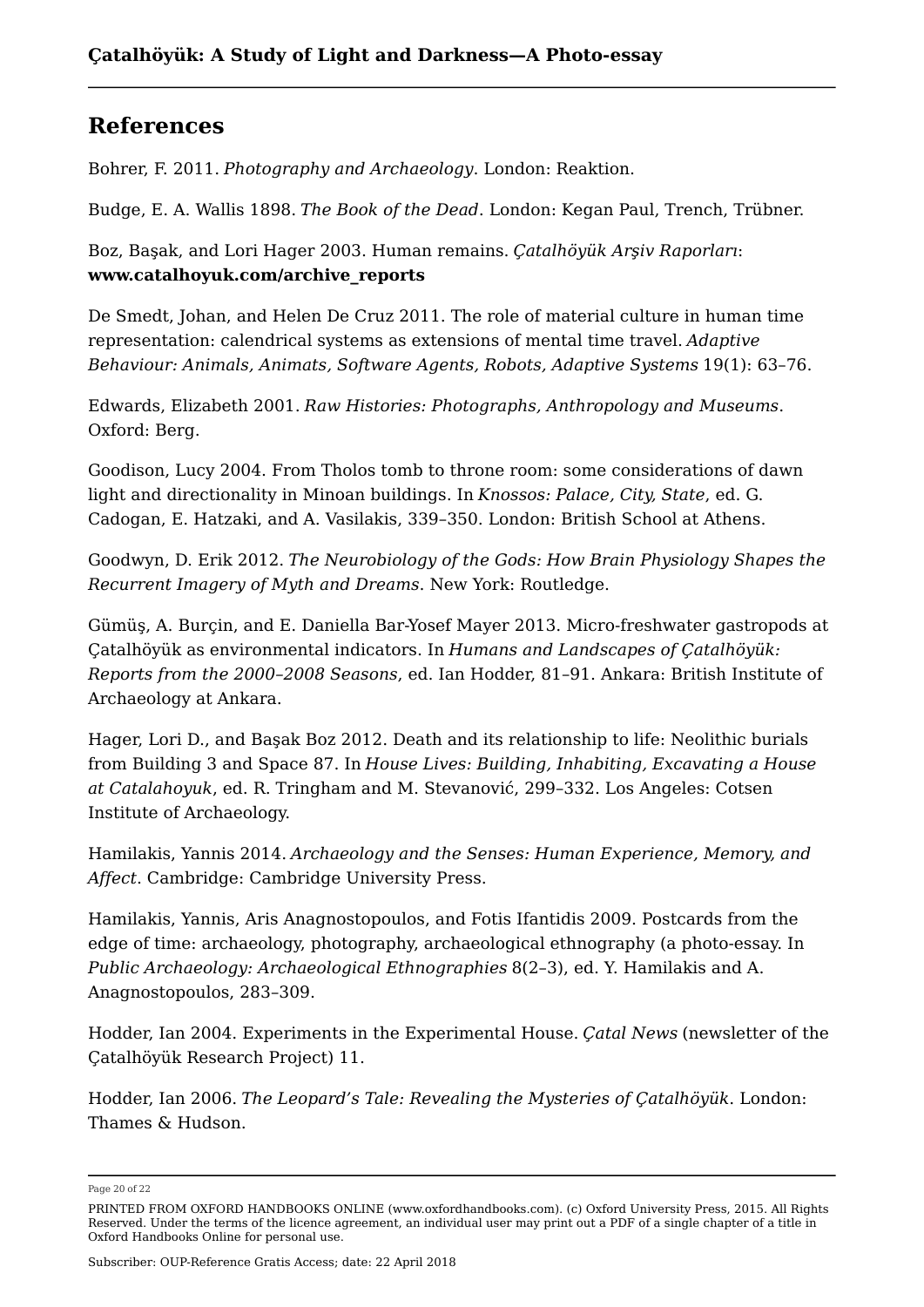Hodder, Ian 2013. The leopard changes its spots: recent work on societal change at Çatalhöyük. Lecture given at British Academy, London, 10 December.

Hodder, Ian, and Anita Louise 2003. *A Dialogue with the Goddess Community*. Çatalhöyük 2003 Archive Report.

Kircher, Athanasius 1646. *Ars Magna Lucis et Umbrae: In Decem Libros Digesta*. Rome: Sumptibus Hermanni Scheus.

Long, J. J., A. Noble, and E. Welch (eds) 2009. *Photography: Theoretical Snapshots*. London: Routledge.

Papadopoulos, C., Y. Hamilakis, and N. Kyparissi-Apostolika 2015. Light in a Neolithic dwelling: Building 1 at Koutroulou Magoula (Greece). *Antiquity* 89(347): 1034–1050.

Stevanović, Mirjana 1999. *Report on Experimental Archaeology at Çatalhöyük*. Çatalhöyük 1999 Archive Report 6.

Stevanovic, Mirjana 2012. Summary of results of the excavation in the BACH area. In *House Lives: BACH Area Reports from Çatalhöyük, Turkey*, ed. T. Tringham and M. Stevanović. Los Angeles, Calif.: Cotsen Institute of Archaeology.

Tanizaki, Junichirō 2001. *In Praise of Shadows*. Translated from the Japanese by Thomas J. Harper and Edward G. Seidensticker. London: Vintage Books.

### **Eva Bosch**

Eva Bosch is a painter, lecturer in the history of art, and a researcher into prehistoric art. She was born in 1952 in Barcelona. In 1973, she fled the upheavals of Franco's regime to settle in the UK. She splits her time between field research and her studios in London and Barcelona. She holds an MA in fine art painting from the Royal College of Art in London, where she was granted an award to study at the Rijksakademie van Beeldende Kunsten in Amsterdam. She has given numerous lectures, has exhibited her work in the UK and abroad and has won the Pollock Krasner Award. She has had residencies in Italy, France, Spain and Taiwan, while in 2007 she collaborated with Ian Hodder at the Catalhöyük research project, where she studied frescoes and reliefs, as well as the experience and perception of sound, light and shadow. Together with Matt Gatton, she is working on a project that studies the effect of camera-obscura images inside chambered cairns.

Page 21 of 22

PRINTED FROM OXFORD HANDBOOKS ONLINE (www.oxfordhandbooks.com). (c) Oxford University Press, 2015. All Rights Reserved. Under the terms of the licence agreement, an individual user may print out a PDF of a single chapter of a title in Oxford Handbooks Online for personal use.